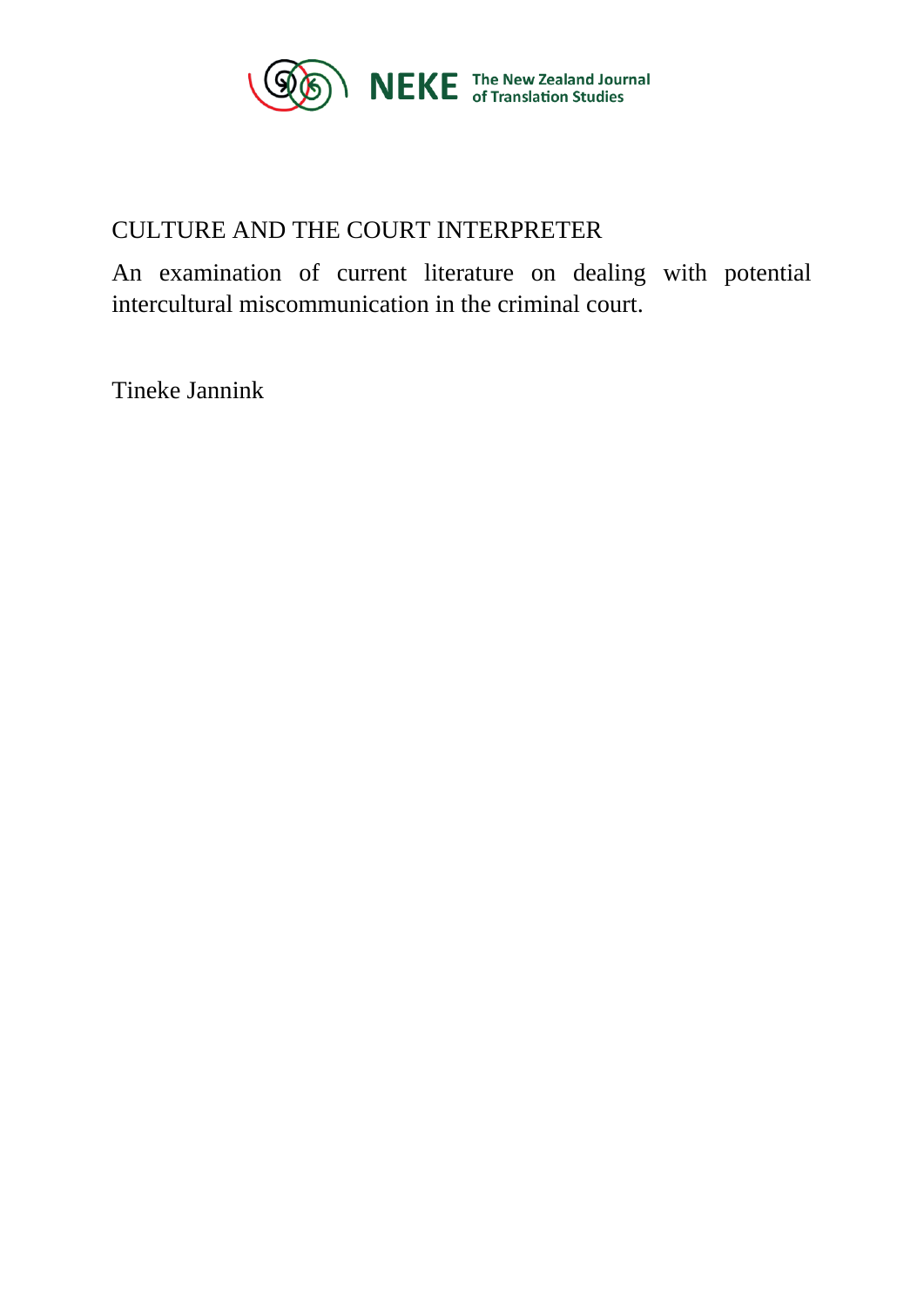

# **Table of Contents**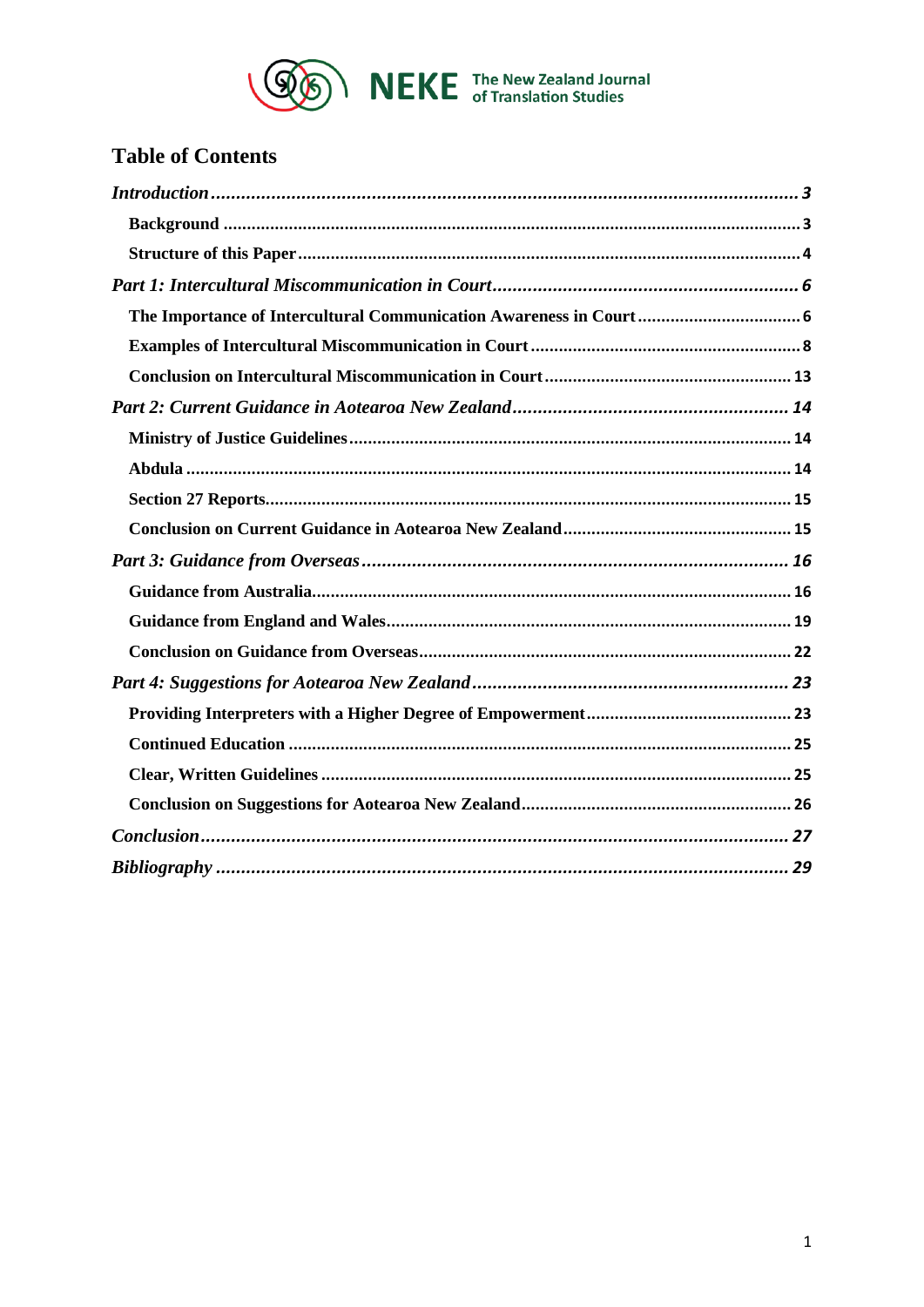

NEKE The New Zealand Journal

*"People think the interpreter is just there for the person who doesn't speak English… Maybe it's the defendant, maybe it's a witness. But people forget the interpreter is there for the benefit of everyone. So the lawyers can do their job. So judges and juries can make good decisions."*  – Patricia Michelsen-King (Beitsch, 2016).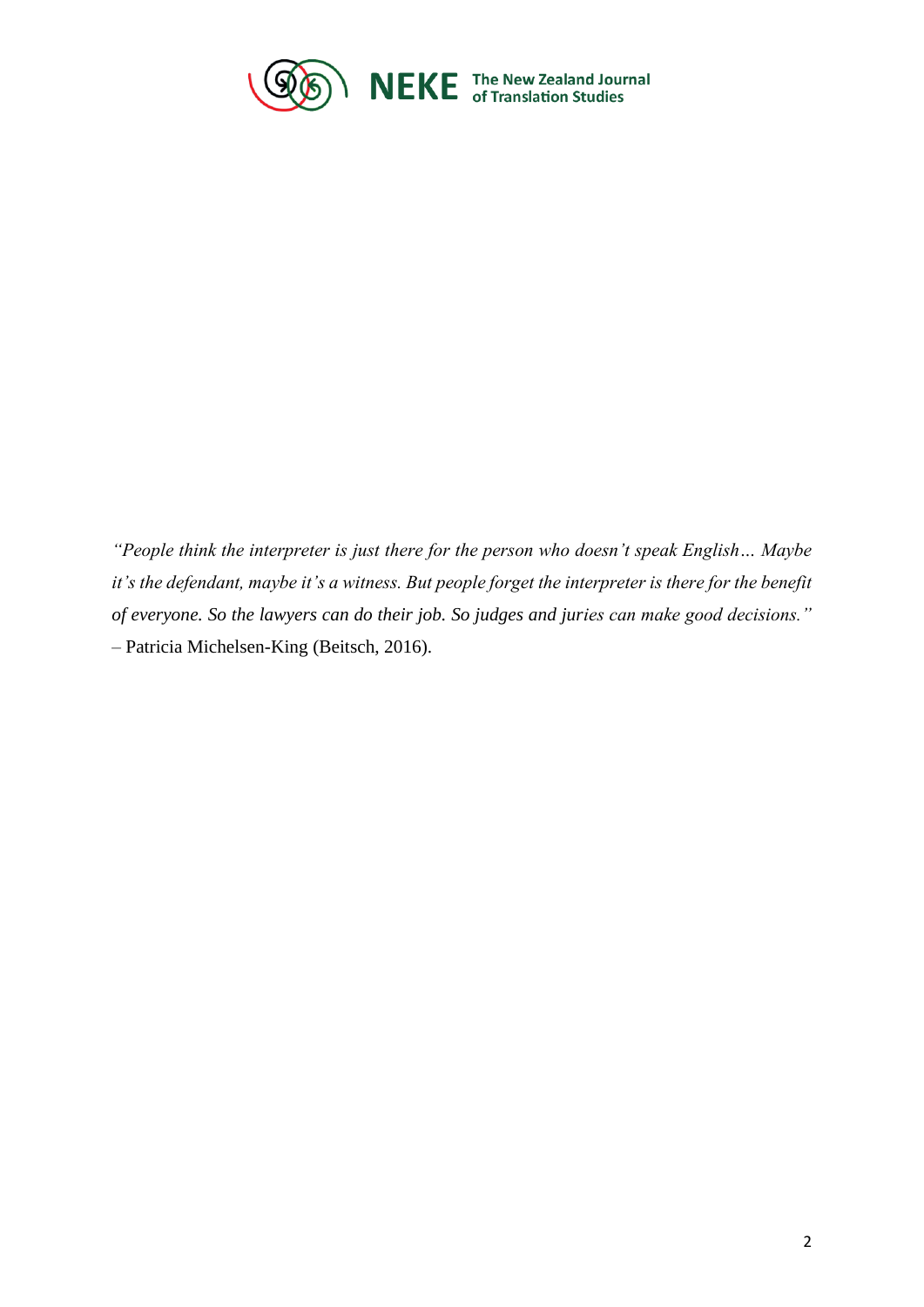

# <span id="page-3-0"></span>Introduction

In New Zealand, interpreters provide 'vital services for nearly 10,000 hearings a year in more than 150 languages' (Ministry of Justice chief operating officer, Carl Crafer according to Nichols, 2021). Despite this, the Ministry of Justice Guidelines for Interpreters (Ministry of Justice, 2021) ('MOJ Guidelines') provide very limited guidance on how court interpreters are expected to approach issues related to potential intercultural miscommunication.

In this paper, I use the phrase 'potential intercultural miscommunication' to mean the possibility of otherwise unrecognised interpersonal misunderstandings occurring, due to differing customs, norms, and behaviours. This paper aims to examine the potential for such undetected intercultural miscommunications to occur in the criminal court, the impact they can have and what obligations, if any, should be placed on court interpreters and judges when such issues arise.

### <span id="page-3-1"></span>Background

The question on whether and if interpreters should be advising on cultural matters is one with no clear answer. Many interpreters see providing cultural guidance as being outside the scope of their roles and a line that ethically, they should not cross. However, often interpreters are the only party who share the linguistic and cultural backgrounds of both sides. This arguably makes them best placed to raise any such potential misunderstandings to the attention of the court (see Chen, Culturally and Linguistically Diverse Parties in the Courts: A Chinese Case Study, 2019, p. 36; and Hale, 2014).

Prior to Australia establishing their own, detailed, 'Recommended National Standards for Working with Interpreters in Courts and Tribunals' (Judicial Council on Cultural Diversity, 2017) ('Australian Guidelines'), Professor Sandra Hale conducted a study examining the expectations of interpreters in comparison to that of judicial officers and tribunal members in relation to interpreters raising potential intercultural miscommunication issues in court (Hale, 2014). This study found there to be significant differences between the judicial officers' and tribunal members' expectations in comparison to that of the interpreters'. 87% of judicial officers and tribunal members noted they would expect interpreters to raise such potential issues to the courts' attention, while only 55% of interpreters noted they would do so. This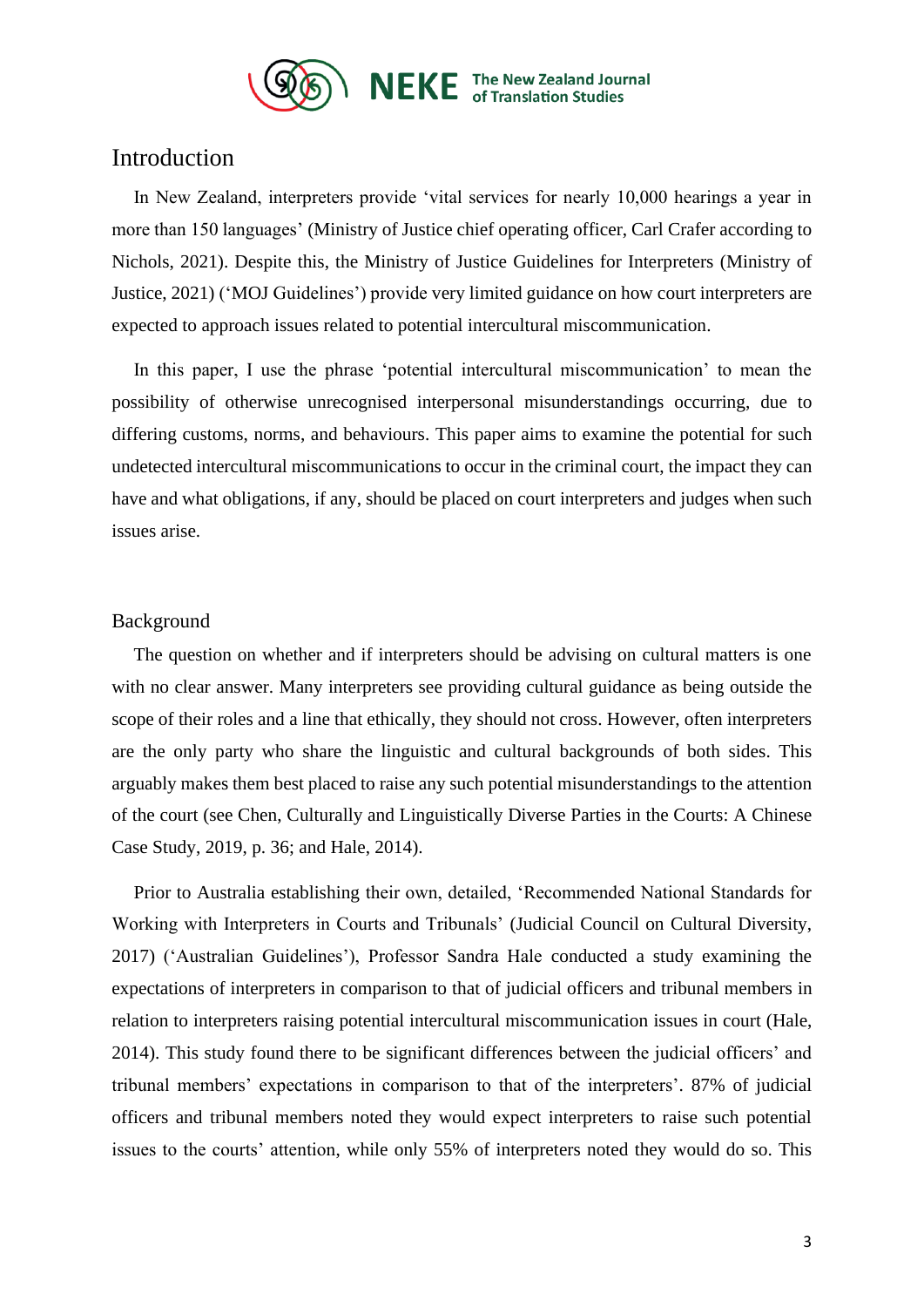

divergence highlights the discord of understandings between the two professions as to the interpreter's role and expectations around it when no clear guidance on such topics exist.

The results of Hale's study are concerning from an access to justice perspective as depending on the interpreter you had on the day, you would have around a 50/50 chance as to whether the interpreter would bring such potential issues to the court's attention or not. This means, arguably, that judges and tribunal members in half of the court appearances which use court interpreters would be better informed culturally than the other, creating a more culturally informed court process for some individuals in comparison to others. With the current MOJ Guidelines providing very little in the way of guidance as to when and how to bring such issues to the court's attention, it is foreseeable that a similar disconnect currently exists in our courtrooms.

It is timely to be researching and considering these issues as the New Zealand Government begins to implement new standards requiring certification by 2024 for all interpreters wishing to work across the public sector (Ministry of Business, Innovation & Employment, 2021). Given my undergraduate studies in both law and languages, and post-graduate studies in intercultural communication and interpreting, I believe I am well-placed to undertake such research and critical analysis into this area. It is hoped this research will be of practical assistance to the New Zealand Government and encourage further development of detailed guidance for our court interpreters.

#### <span id="page-4-0"></span>Structure of this Paper

This paper is based on literary research and is divided in to four major parts.

In the first part, I provide an executive summary of some of the most common types of intercultural miscommunications which have historically occurred or could likely occur in court. This summary will be based on both New Zealand examples and examples from other overseas common law jurisdictions, due to the similarities they share with our evidence law practises.

Based on my prior knowledge in this area, I hypothesized that the most common types of potential intercultural miscommunication in the courtroom could largely be grouped into three categories: linguistic; body language; and cultural norms. However, as I will explore in this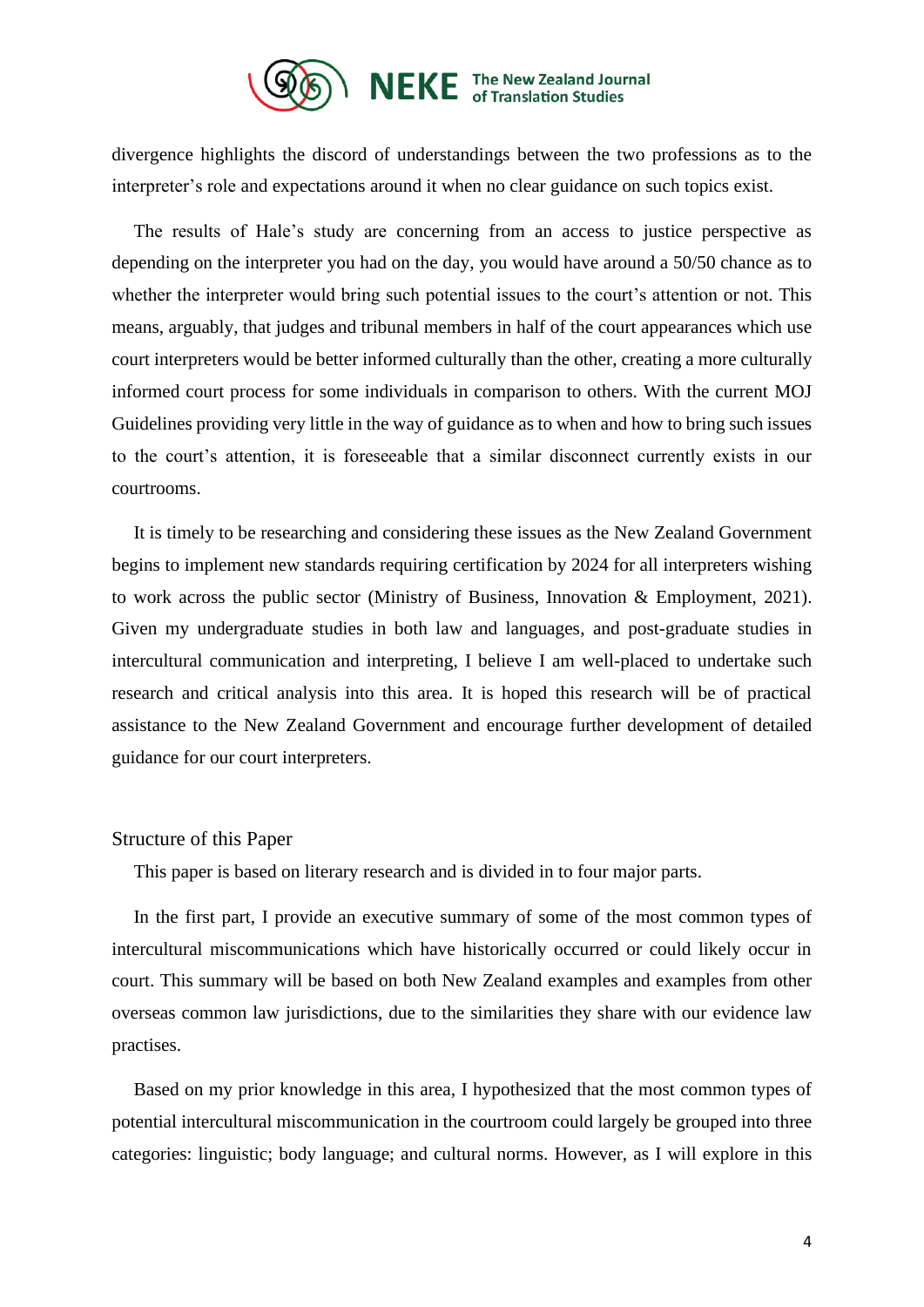

first part, my research highlighted that the potential for such intercultural miscommunications is far broader than this.

In the second part, I shall outline the current, limited guidance found in New Zealand on this issue, before moving on to look at practical guidance currently implemented internationally in the third part of this paper.

I had originally anticipated to do case studies on Australia, England and Wales, the United States of America and Canada. However, during the course of my research it became apparent that a detailed understanding of this number of case studies was too ambitious for the scope of this paper. As such, I have chosen to focus primarily on Australia (as our closest neighbour, with a similar legal and social culture) and England and Wales (a jurisdiction which has played a fundamental role in shaping our legal system into what it is today).

I chose these jurisdictions as they are both common law, Anglo-Saxon jurisdictions and tend to be jurisdictions commonly referred to when examining international law for precedents, here in Aotearoa New Zealand. I hypothesized that both of these jurisdictions would have clear and detailed, official guidance for court interpreters on how to address such potential intercultural miscommunications. I anticipated that examining the guidance provided by these jurisdictions would be of assistance when moving on to part 4 of this paper: Suggestions for Aotearoa New Zealand.

This fourth and final part will engage in a critical analysis of all the research gathered in light of Aotearoa New Zealand's social and legal contexts, providing suggestions for future development based on this research.

I note that this research is focused on languages and cultures outside the three national languages of New Zealand, being New Zealand English, Māori and New Zealand Sign Language. Māori and New Zealand Sign Language each have specific legislation tailored around the use of these languages in court. This paper focuses on languages and cultures which at present, do not have such additional legislation or unique legal processes in place.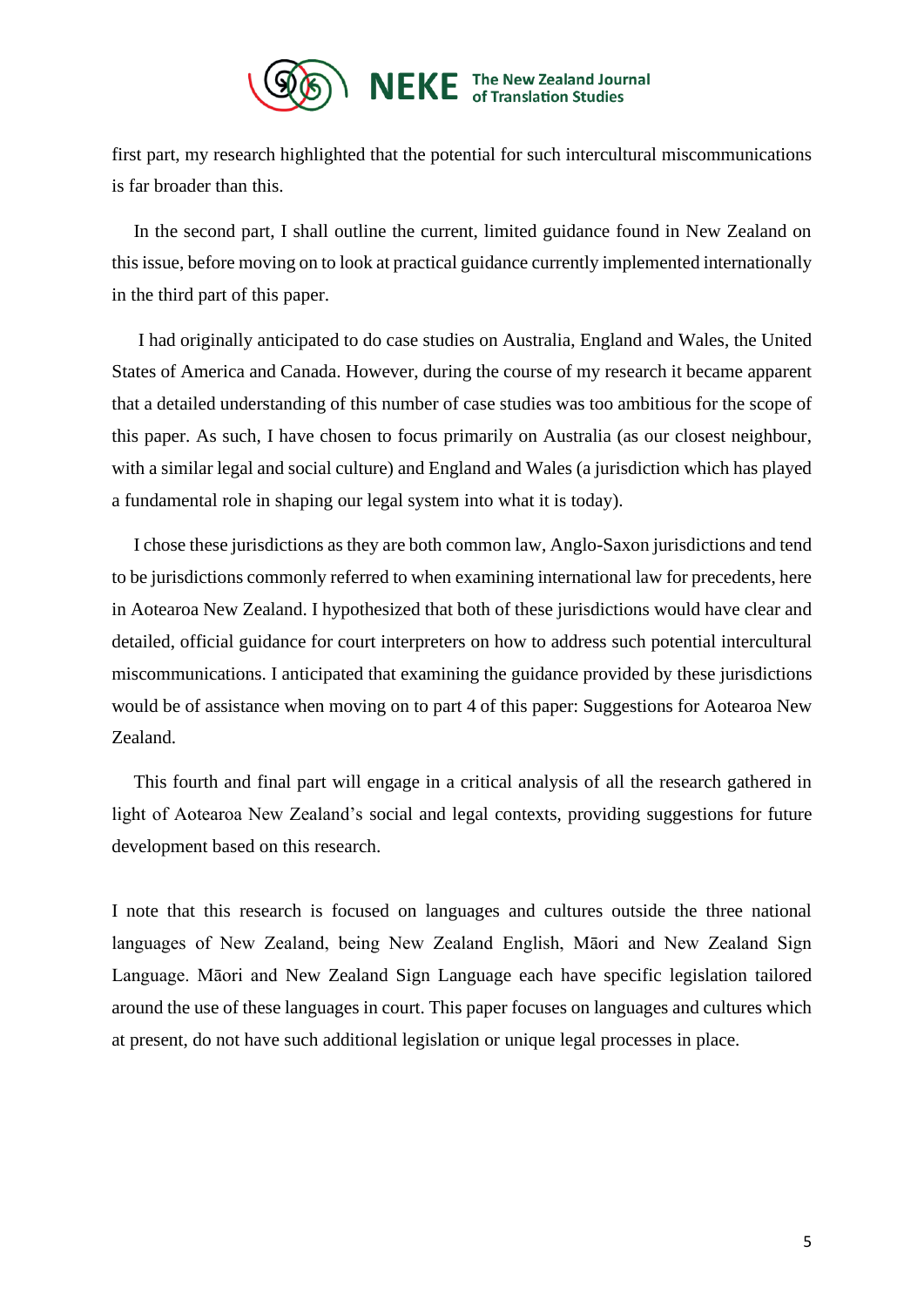

# <span id="page-6-0"></span>Part 1: Intercultural Miscommunication in Court

*"We all view the world through culturally tinted lenses, and we rarely take them off."*  – (Liu, Volčič, & Gallois, 2015, p. 54)

To be able to appropriately assess the importance of cultural considerations in the New Zealand criminal courtroom, we must first understand why we need to be aware of potential intercultural miscommunications and what these can look like in practise. This part will reflect on both of these aspects in turn.

#### <span id="page-6-1"></span>The Importance of Intercultural Communication Awareness in Court

The recognition of and ability to appropriately respond to intercultural miscommunication issues are of utmost importance in the courtroom setting. The courtroom is a very daunting environment, in which, by its very nature, judgments on others are passed. These judgments can have dire consequences. This section will delve into the nuances of culture and communication, review some of the prominent aspects of the New Zealand legal culture, before reflecting on how the combination of these two elements could lead to potential miscommunication.

'Cultural' and 'communication' are both nuanced concepts and while they can be understood separately, they are also intrinsically linked (Liu, Volčič, & Gallois, 2015, p. 54). 'Communication' can occur a number of ways, including language, touch, eye contact and gestures. What is required for successful communication, is for all parties to understand a common 'code' (Liu, Volčič, & Gallois, 2015, p. 26), one of the most prominent being a shared cultural background. 'Culture' is very diverse but can broadly be seen as *"the distinctive ideas, customs, social behaviour, products, or way of life of a particular nation, society, people or period."* (Oxford University Press, 2021). Due to the broad and all-encompassing nature of 'culture', it can be challenging to recognise the difference between 'culture' and 'stereotypes' in practice.

It is also important to be conscious of New Zealand's legal culture and how this may vary from cultural expectations others may possess. A prominent jurisprudential view is that law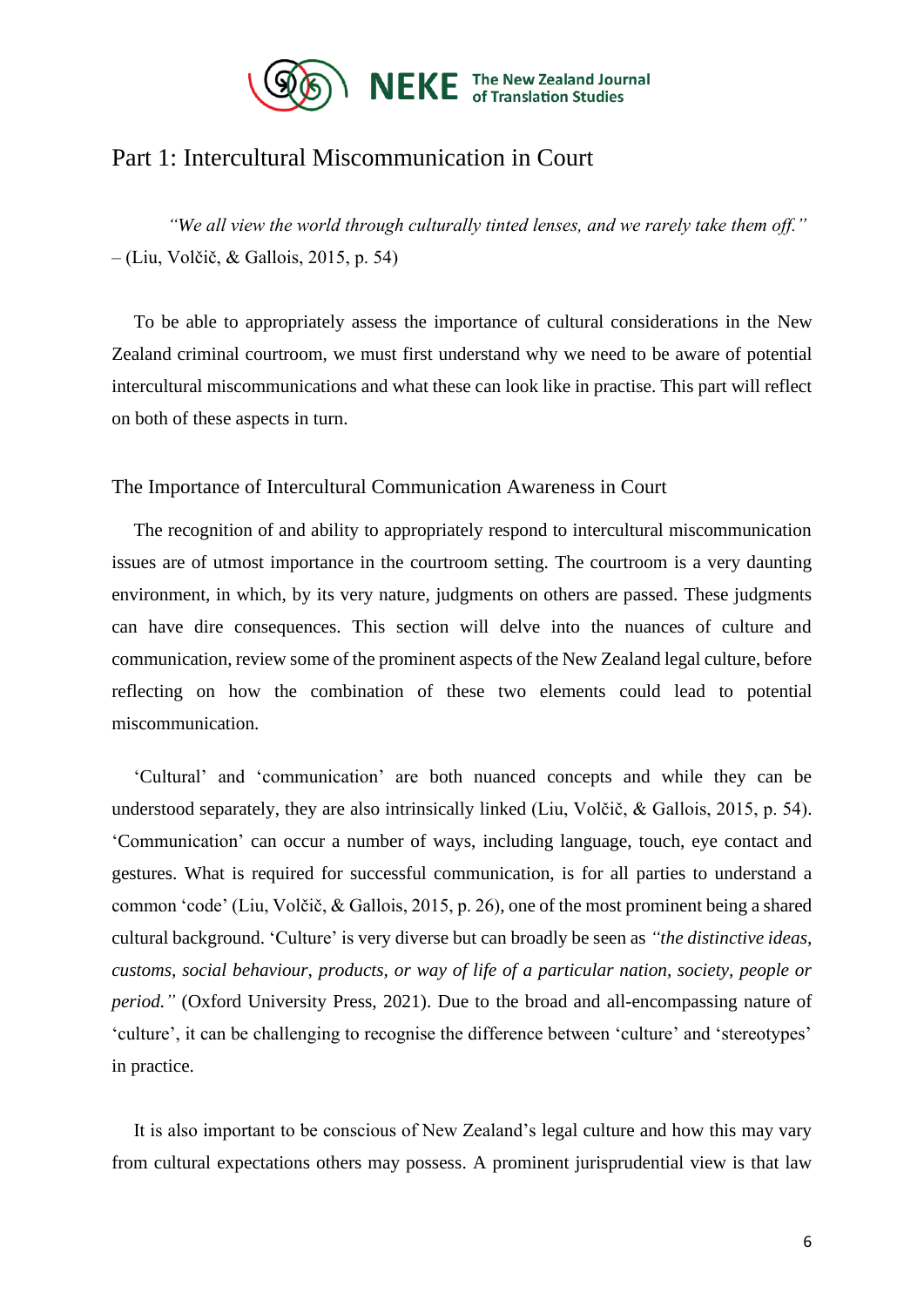

can be seen as a 'mirror' of society and that the relationship between law and society is strongly connected to that particular society's customs and morality (see Tamanaha, 2001). Our legal system is strongly based off that of England and Wales, which over time has been developed and adapted to reflect our own cultural values.

As legal systems are founded within a particular cultures, these cultures are often reflected in the law in relation to a culture's understandings of right and wrong, what appropriate systems for the criminal process look like, and can even be embedded in our black letter law (for example the 'reasonable person' test leads to the presumption that a judge or individual jurors would assess this based on a 'reasonable person' of their own individual culture. For a more detailed discussion of this point, see Chen, Culturally and Linguistically Diverse Parties in the Courts: A Chinese Case Study, 2019, p. 45).

As our criminal justice system is founded on different cultural values to that of other cultures, it is not surprising that ethnic minorities feel the system does not align with their values (see Mitchell, 2020; and Judicial College (England and Wales), 2021, p. 211). This is also likely to be reflective of why we can see higher incarceration rates of some minority cultures both here and in England and Wales (see New Zealand Police, n.d.; and Judicial College (England and Wales), 2021, pp. 190 and 208).

It is also important to be aware of the cultural backgrounds of our legal fact-finders, i.e. *"the person or body having the legal authority to determine questions of fact in judicial proceedings"* (Spiller, 2019). In our criminal jurisdiction, the fact-finder could either be a judge (or judges) or a jury. It is important to look at the cultural backgrounds of both of these groups, as this will strongly influence as how they view the world, which, unconsciously or consciously, may be detrimental to individuals from other cultures.

When you think of a judge, what do you think of? A middle-aged to elderly white male in a big white wig, peering down over a pair of specs? While this may be a stereotype, there is a reason why it is a long-held one. Up until 1976, our judiciary was composed entirely of men (Ministry of Justice, 2018), and while it has diversified substantially since, we still have a disproportionate amount of male (60%) and Pākehā (79%) judges within our system (see Gay, 2021). Further, all judges are 'recruited' from within the legal profession, a profession largely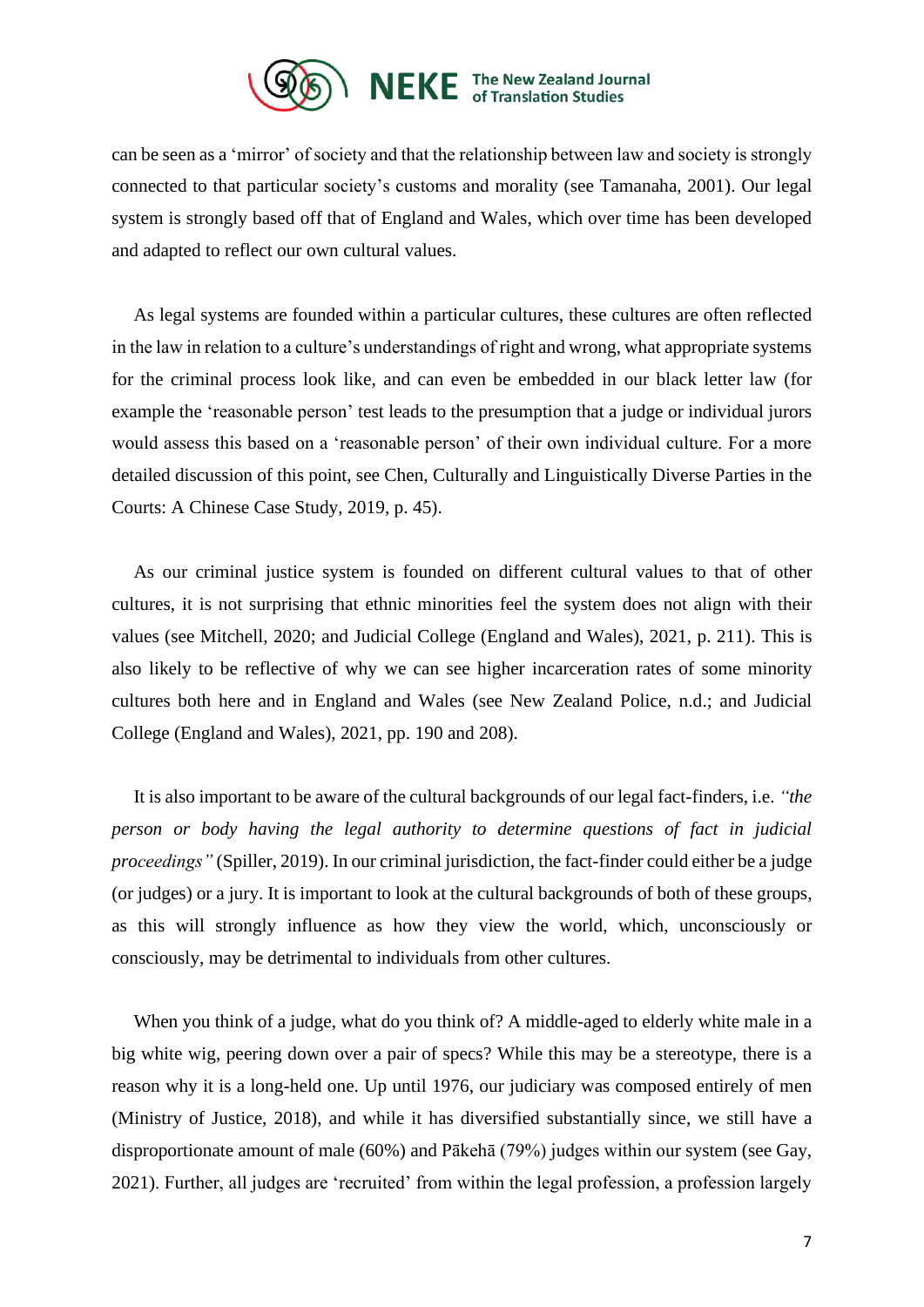

comprised of individuals from affluent backgrounds (Chief Justice Dame Helen Winkelmann, as cited in McManus, 2019).

New Zealand juries are composed of a group of 12 laypeople (Juries Act 1981, s18). It is thought that having such a group of such individuals as the fact-finder provides verdicts which are reflective of the wider community and their views on justice (Law Commission, 2001, p. 55). However, from the research done leading up to the Law Commission's 2001 report, it is clear that while jury duty is meant to be a civil service in which all members of our adult community participate in equally, this is not what occurs in reality. In 1995, over half of our adult population sought to be excused from jury duty, with obligations around employment and family being amongst the most common reasons for excusals (Law Commission, 2001, p. 63). If the same is true today, this would mean the pool of individuals who are serving on our juries is reduced to those with personal lives which provide them with the flexibility to do so.

Further, not only is there no obligation in New Zealand to ensure a juror is of the same cultural background of the defendant (Law Commission, 2001, p. 56), but there is also some suggestion that individuals from minority ethnic backgrounds are less likely to participate in jury duty (Chen, Crisis facing courts as Chinese people seek justice in NZ, 2019). Our jury pool is thus not one which is representative of the wider community.

It is therefore most likely that defendants who require an interpreter will be judged by individuals (either jury or judge) from very different cultural backgrounds to their own. It is thus of utmost importance that when we have an individual in court who does not come from a Pākehā background, that parties are conscious that additional intercultural communication awareness will likely be required.

#### <span id="page-8-0"></span>Examples of Intercultural Miscommunication in Court

This section will review examples of intercultural communication which have occurred in the criminal courtroom, as noted in literature. It was anticipated these reviews would allow me to outline the common ways through which intercultural miscommunication could present itself in this environment. However, the incredibly varied nature of culture and the number of different cultures throughout the world makes this a near impossible task. I shall instead outline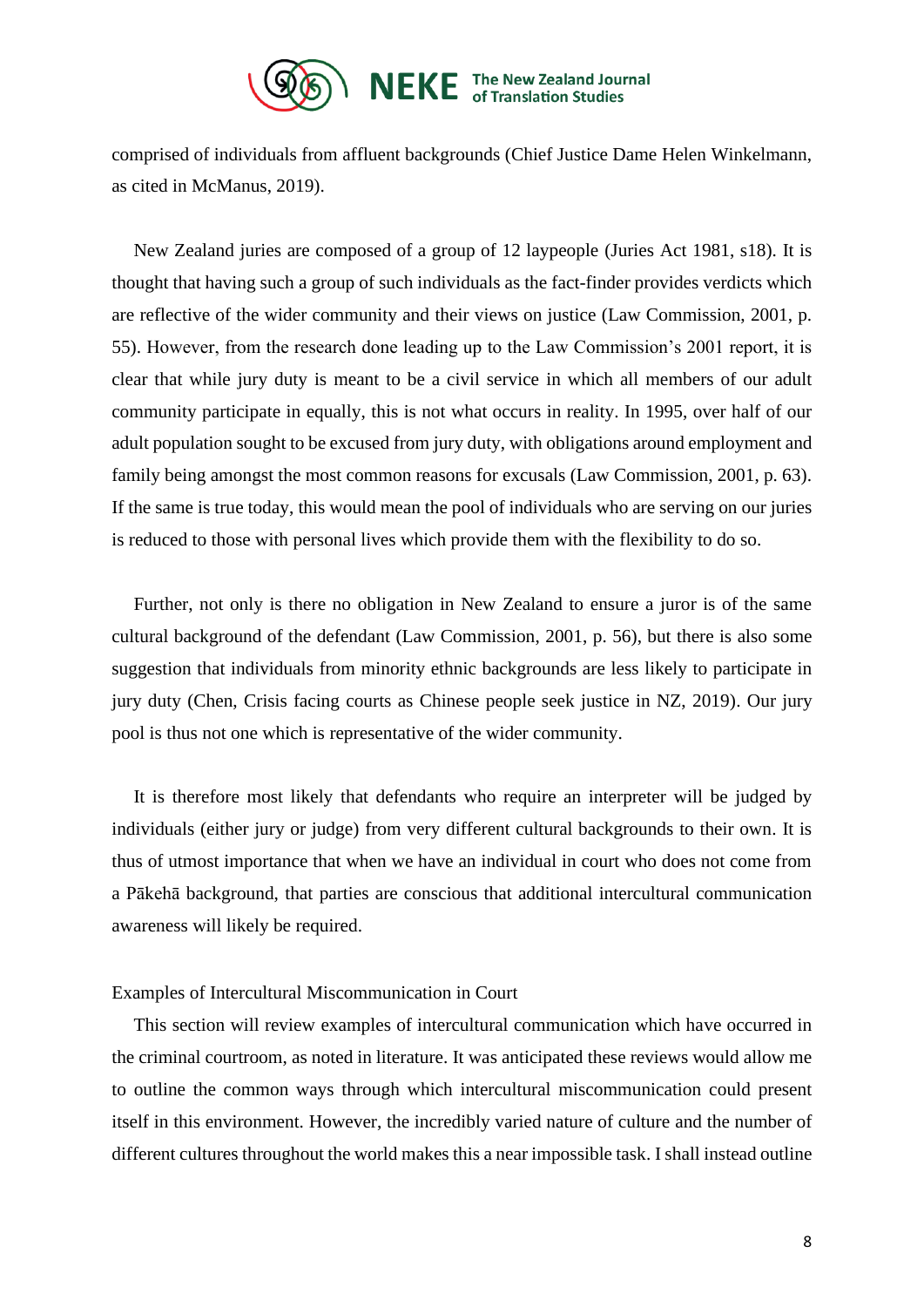

some of the common trends I found, before going on to explore this in light of New Zealand and the most common cultural groups that court interpreting is being requested for here.

## *International Literature*

During my initial research, I noticed that the majority of literature I was coming across from common law jurisdictions was typically centred around Spanish interpreters. Given around 96% of all court interpreting requests in the United States of America are for Spanish (United States Courts, 2017) and that Spanish is the second language of one of Australia's leading scholars in this area, this is not particularly surprising.

Although requests for Spanish speaking interpreters make up only 3% of requested court interpreters in New Zealand (between 1 January 2016 and 31 July 2021, according to a letter to the author from the Ministry of Justice dated 6 September 2021, containing information received under an Official Information Act 1982 request ('MOJ Sept 2021 Letter')), these international case studies not only provide useful guidance when engaging with Spanish speaking parties in court, but also provide valuable insight in relation to how such intercultural miscommunications might occur.

As hypothesized, the examples found in literature did cover intercultural miscommunications which were due to linguistics, body language and cultural norms. However, they also went beyond this and provided examples of how this can occur due to social and political factors influencing the behaviour of certain cultures as well. Summaries of the facts of a few of each of these types of examples are outlined in Table 1 below:

| <b>Miscommunication due to language differences</b> |                                     |                                                        |  |  |
|-----------------------------------------------------|-------------------------------------|--------------------------------------------------------|--|--|
| <b>SOURCE</b>                                       | <b>SUMMARY</b><br>ОF                | <b>IMPACT</b>                                          |  |  |
|                                                     | <b>MISCOMMUNICATION</b>             |                                                        |  |  |
| Hale,<br>1996.                                      | witness<br>Spanish<br>speaking<br>A | It is obvious that miscommunication has occurred.      |  |  |
| p.64                                                | responding 'Yes.' without further   | This is easy to rectify by asking a follow up question |  |  |
|                                                     | explanation, when asked 'Can you    | to extract the required information, which is what the |  |  |
|                                                     | tell the court what happened?'      | judge did in this case.                                |  |  |

*Table 1: Summary of selected case studies and examples from literature examining intercultural communication in court.*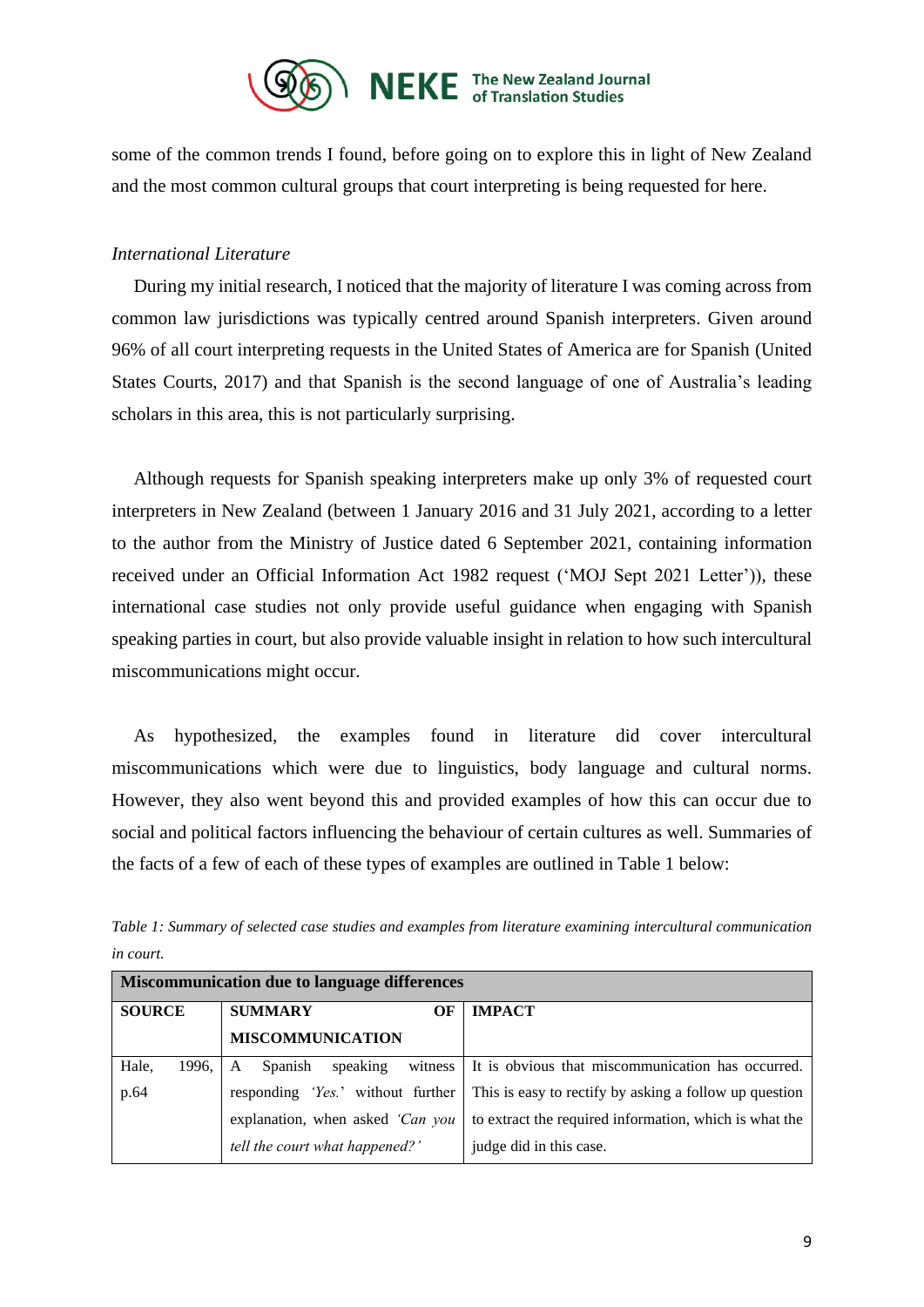

| Hale,<br>2014,                               | A Spanish speaking witness stated      | Deciding whether to spend a large amount of money        |
|----------------------------------------------|----------------------------------------|----------------------------------------------------------|
| p. 325                                       | he and his wife were unsure whether    | on a mortgage or a birthday party would not make         |
|                                              | they would spend their lottery         | sense to a lot of English speakers without knowing the   |
|                                              | winnings on their mortgage, or their   | importance of this birthday in some Latin American       |
|                                              | daughter's fifteenth birthday party.   | cultures. Lack of this further information may have      |
|                                              |                                        | left the English speaker seeing the witness as           |
|                                              |                                        | dishonest or not mentally stable, which could have       |
|                                              |                                        | impacted on how credible they viewed them as a           |
|                                              |                                        | witness.                                                 |
| <b>Miscommunication due to body language</b> |                                        |                                                          |
| <b>SOURCE</b>                                | <b>SUMMARY</b><br>OF                   | <b>IMPACT</b>                                            |
|                                              | <b>MISCOMMUNICATION</b>                |                                                          |
| 2017,<br>Pecol,                              | individuals<br>Latin<br>Often<br>from  | In Anglo-Saxon culture, nodding typically means one      |
|                                              |                                        |                                                          |
| p. 31                                        | American will nod to indicate they     | is agreeing with what the other person is saying. This   |
|                                              | are listening to someone.              | again could impact on a English speaking juror's         |
|                                              |                                        | credibility assessment of a defendant or witness if no   |
|                                              |                                        | further information in relation to this was provided.    |
| Australian                                   | Within some Aboriginal and Torres      | If no cultural explanation is given in relation to this, |
| Guidelines,                                  | Strait Islander societies, mothers-in- | English speakers would likely perceive this as           |
| p. 67                                        | laws and sons-in-law are unable to     | strange. This could be particularly detrimental if one   |
|                                              | meet face to face or speak directly    | of these parties was the defendant and the other a       |
|                                              | with one another.                      | witness, as lack of eye contact may be perceived by      |
|                                              |                                        | English speakers as a sign of a guilty conscious.        |

| Miscommunication due to differing cultural norms                 |                                             |                                                        |  |
|------------------------------------------------------------------|---------------------------------------------|--------------------------------------------------------|--|
| <b>SOURCE</b>                                                    | <b>SUMMARY</b><br>OF                        | <b>IMPACT</b>                                          |  |
|                                                                  | <b>MISCOMMUNICATION</b>                     |                                                        |  |
| Pecol,<br>2017.                                                  | Latin American individuals often            | In some instances in court, such as during cross-      |  |
| p. 30                                                            | prefer to avoid saying "no", even in        | examination, witnesses may need to strongly disagree   |  |
|                                                                  | situations where they may wish to           | with statements which are designed to cast them in a   |  |
|                                                                  | do so, as they believe that asking          | negative light. If other parties in the court are not  |  |
|                                                                  | questions would be seen as an               | aware of this cultural norm, it could, unintentionally |  |
|                                                                  | being<br>them<br>annoyance<br><sub>or</sub> | cast the speaker in a negative light and again impact  |  |
|                                                                  | conflictive.                                | on how credible they are seen as being.                |  |
| Miscommunication due to actions based on socio-political factors |                                             |                                                        |  |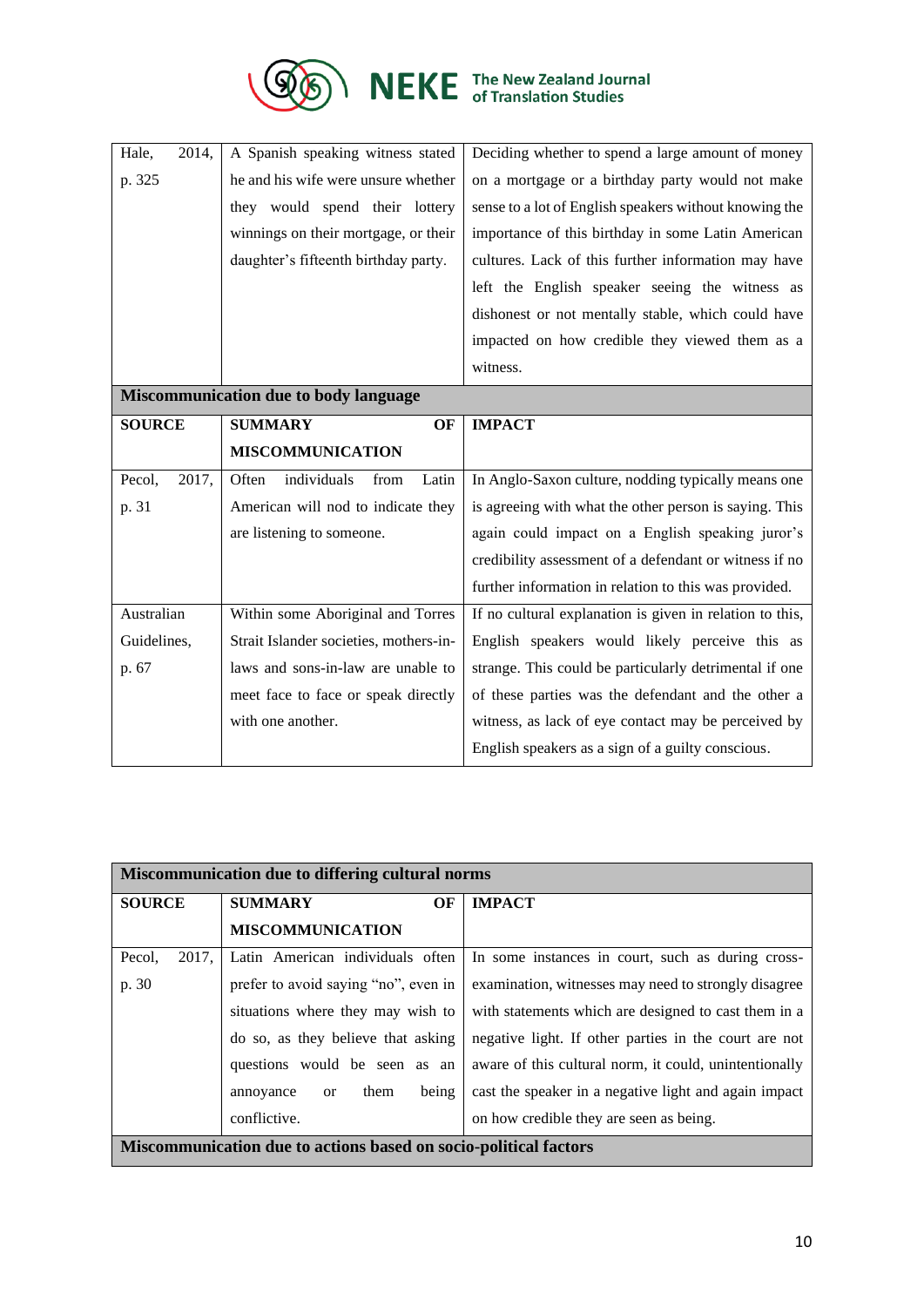

| <b>SOURCE</b> |       | <b>SUMMARY</b><br>OF                  | <b>IMPACT</b>                                         |
|---------------|-------|---------------------------------------|-------------------------------------------------------|
|               |       | <b>MISCOMMUNICATION</b>               |                                                       |
| Pecol,        | 2017, | Latin American parties in the United  | If fact-finder is unaware of these background factors |
| p. 30         |       | States of American often want to      | and don't encourage parties to take their time, the   |
|               |       | resolve court matters quickly to      | parties are less likely to receive a fair outcome.    |
|               |       | avoid the potential of bringing       |                                                       |
|               |       | attention to themselves for fear of   |                                                       |
|               |       | potential negative<br>immigration     |                                                       |
|               |       | complications. Wanting to resolve     |                                                       |
|               |       | legal matters quickly by these        |                                                       |
|               |       | parties may also be heightened due    |                                                       |
|               |       | Latin American individuals<br>to      |                                                       |
|               |       | commonly being distrustful of law     |                                                       |
|               |       | enforcement as such agencies in       |                                                       |
|               |       | their home countries are often highly |                                                       |
|               |       | corrupt.                              |                                                       |

Another aspect I came across developed on the aforementionned concept of different legal systems being reflective of different cultures and the idea of what is versus what isn't socially acceptable being highly culturally charged. An interesting example of where too much weight was likely given to cultural background factors was in the 1985 Californian case of *People v. Kong Moua* ('Kong Moua case').

Kong Moua was a man of Hmong ethnicity (a minority ethnicity of Laos), who was charged with kidnapping and raping a woman of the same ethnicity. The defence which played a part in successfully reducing his sentence by a significant amount, was based on the cultural practise of "marriage by capture" (*zij poj nam*) which was considered a culturally appropriate way of obtaining a bride in this culture (Bilge, 2006). This is one of several examples provided by Bilge in her 2006 article cautionning against what she describes as the 'culture defence', as often it can cause injustices to women who were the victims in such cases.

All of these examples highlight the diverse nature of how cultural elements can present themselves in a number of different ways in the courtroom, which can cause miscommunication and have the potential to cause a range of consequences. The most likely from the examples I examined, being the potential of this to negatively impact on a party's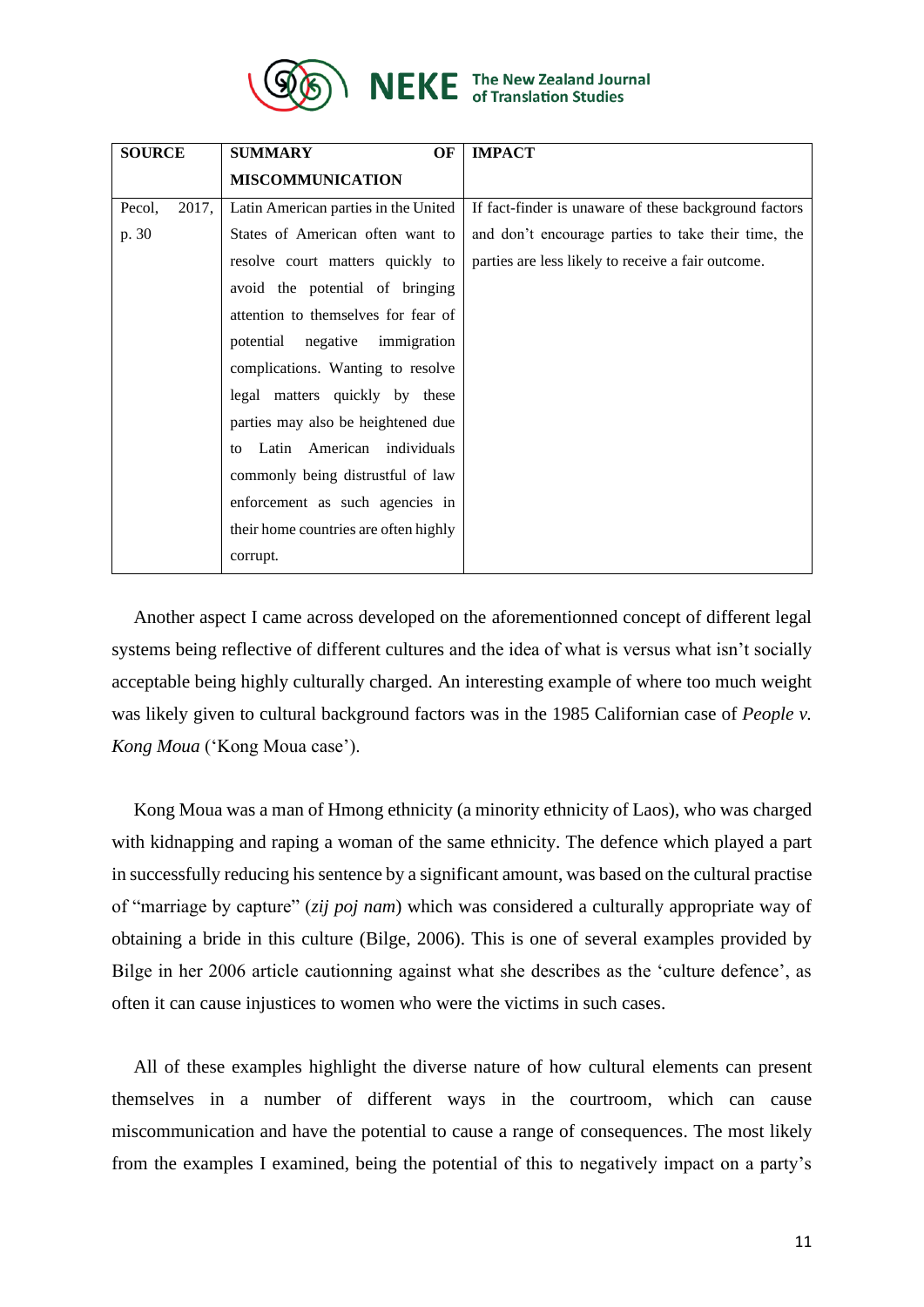

credibility. These examples highlight the importance of parties in the courtroom needing an indepth understanding of the non-English speaking party's culture but as Bilge shows, however, fact-finders must be careful to appropriately balance such cultural knowledge with ensuring a just outcome.

#### *The New Zealand Context*

In recent years New Zealand's population has become increasingly multi-cultural (Hon Chris Finlayson QC in Chen, Culturally and Linguistically Diverse Parties in the Courts: A Chinese Case Study, 2019, p. 9). According to 2018 Census data, round 30% of our population do not identify as 'European', with high proportions of this minority noting their ethnicity as 'Māori', 'Pacific peoples' or 'Asian' (New Zealand Government, n.d.). This is reflected in court interpreting, where Samoan, Mandarin and Tongan are the three most highly requested languages for interpreters in criminal appearances (MOJ Sept 2021 Letter).

Unfortunately, at this stage I have been unable to locate any pertinent resources around important cultural factors to be aware of when dealing with Samoan and Tongan parties in court. There has, however, been a major study done on Chinese speaking parties and the important cultural considerations our courts need to begin adapting to so as to ensure access to justice for these parties (Chen, Culturally and Linguistically Diverse Parties in the Courts: A Chinese Case Study, 2019 ('Superdiversity report')).

The Superdiversity report outlines two prominent Chinese cultural concepts. These are *mianzi* ('saving face' – this concept is also discussed in the Equal Treatment Bench Book' for Judges in England and Wales (Judicial College (England and Wales), 2021)) and *guanxi* (an importance placed on social relationships based on mutual interest).

The concept of 'saving face' in some East Asian cultures can go beyond 'saving one's own face' and extend to that person being concerned about 'saving the face' of judges and others in court (Judicial College (England and Wales), 2021, p. 225). In a criminal context, this cultural norm can present itself as a defendant being less likely to plead guilty, show remorse or admit to not understanding (Superdiversity report, p. 19; and Judicial College (England and Wales), 2021, p. 225).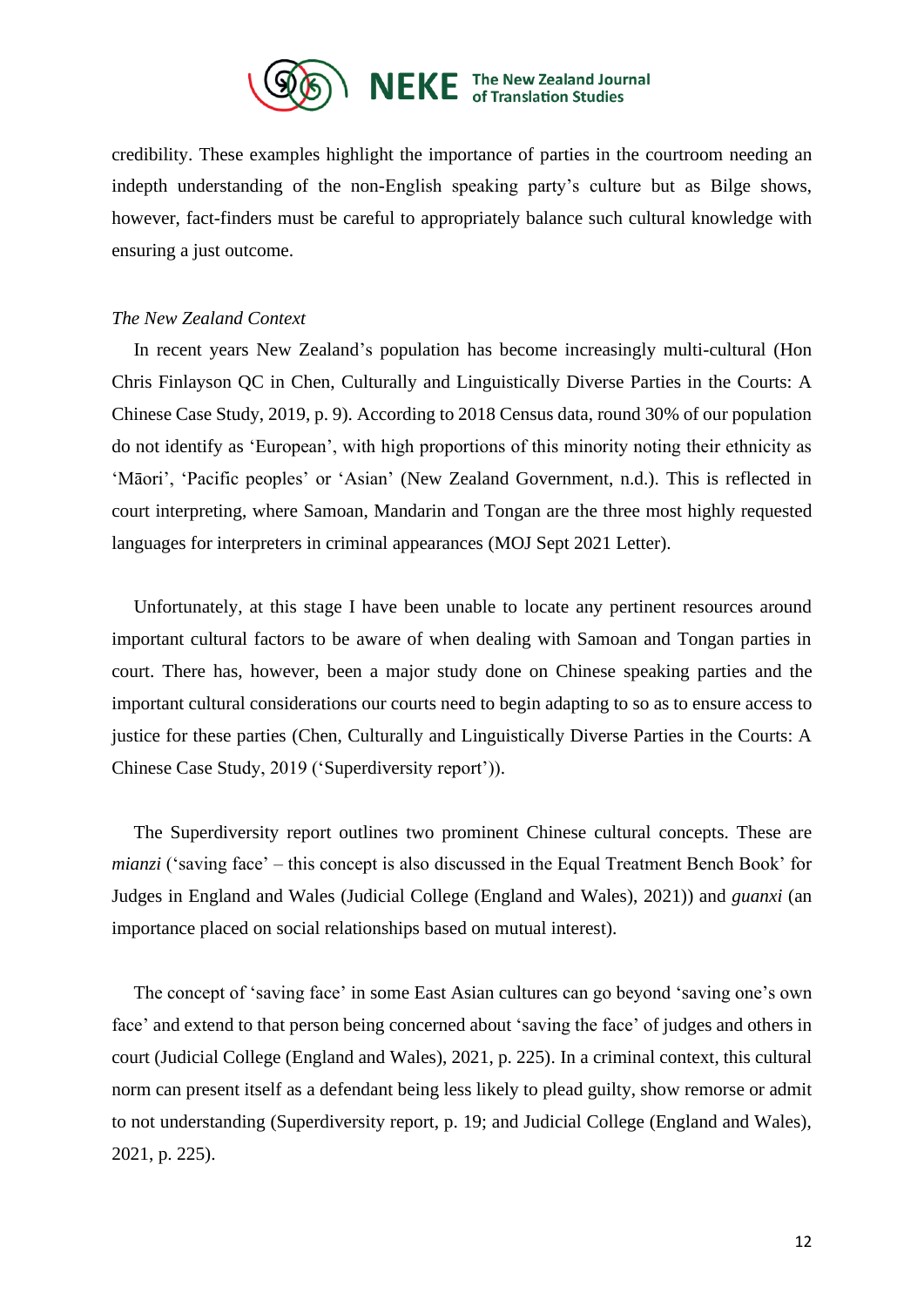

New Zealand lawyers have also noticed that often, due to the cultural value of *guanxi*, Chinese accuseds have been found to be more likely to instruct a Chinese lawyer who is not familiar with criminal work, than a New Zealand European lawyer who may have experience in that area. This is said to be due to them feeling that with this choice there would be a lack of any cultural barriers, a pre-existing connection with the lawyer and an ability to speak with them in Mandarin or Cantonese (Crown Prosecutor Steve Symon in Superdiversity report, p. 59).

As such, both these deeply enshired cultural values and norms could cause the defendant to be in a significantly disadvantaged position when they appear in court if fact-finders are unaware of these cultural factors.

## <span id="page-13-0"></span>Conclusion on Intercultural Miscommunication in Court

While this section has only touched on a small number of examples of intercultural miscommunications in court, it has shown that the ways culture can present itself in this environment are far more varied than originally anticipated. It is clear that this is an area which needs to be treated with the uptmost care and is one in which fact-finders require accurate, culturally and legally appropriate guidance in order to ensure that all parties receive fair and equal access to justice.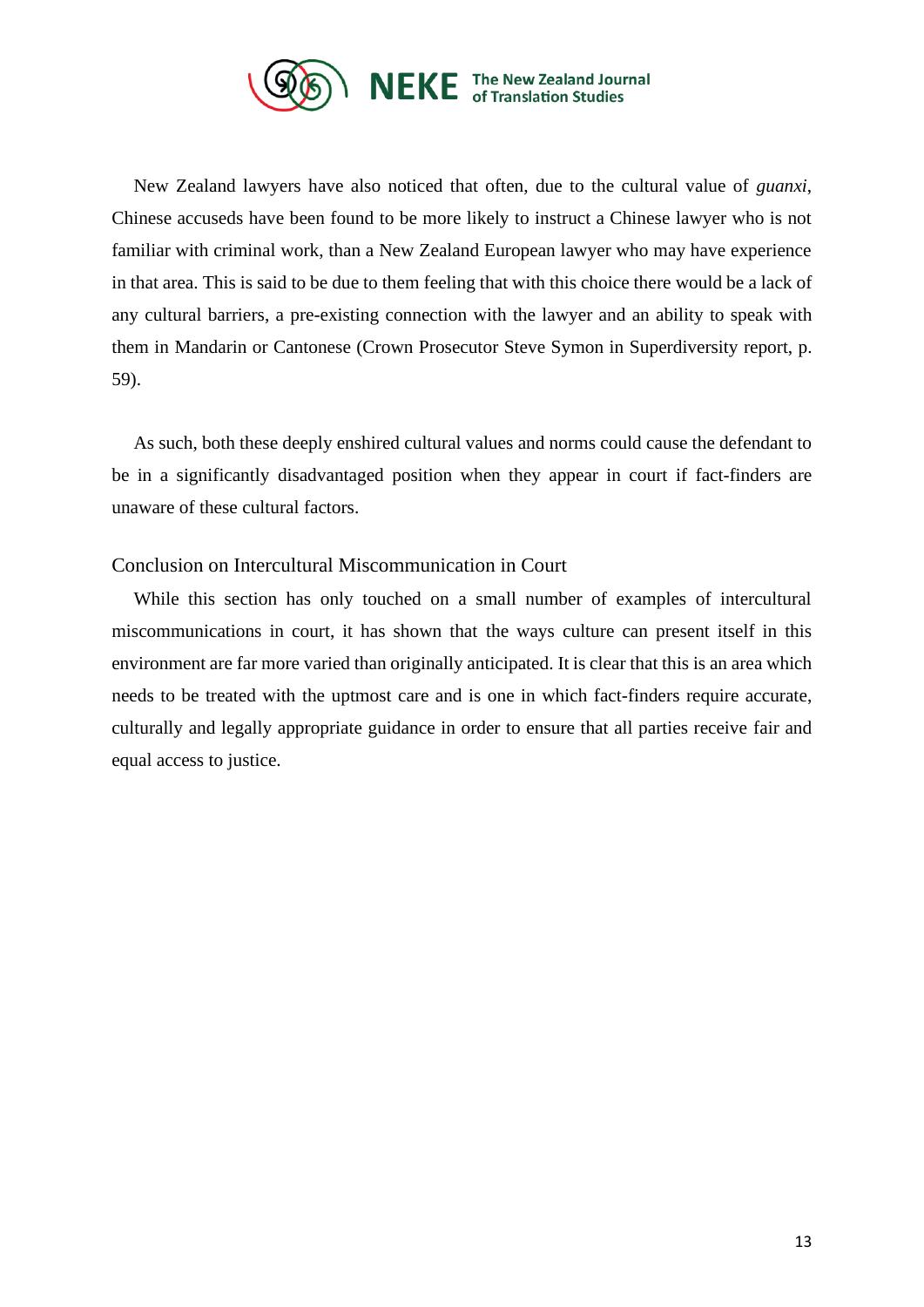

# <span id="page-14-0"></span>Part 2: Current Guidance in Aotearoa New Zealand

As mentioned in the introduction to this paper, the current guidance provided on the question of potential intercultural miscommunication issues in New Zealand is very slim. However, there a few key sources which do contain limited guidance which are important to assess and be aware of. The three key aspects I have found, which shall each discussed in turn, are the current Ministry of Justice Guidelines, the Supreme Court case of *Abdula v R* [2011] NZSC 103 ('*Abdula*') and cultural reports presented to the court under section 27 of the Sentencing Act 2002 ('Section 27 reports').

I also note that in 2019 it was noted (in the Superdiversity report at p. 41) that work was being done to implement an Equity/Diversity Handbook for judges. If such a Handbook has been completed, it does not appear to be publicly available at this time.

## <span id="page-14-1"></span>Ministry of Justice Guidelines

The term 'cultural' is mentioned twice in the Ministry of Justice Guidelines. The first mention is in relation to the obligation of impartiality, which notes that interpreters are expected to set aside personal cultural beliefs and avoid any unnecessary contact with any of the parties involved outside of what is appropriate for adequate preparation. The second mention is in relation to interpreters having an obligation to inform the court or tribunal immediately if something cannot be accurately interpreted because of cultural or linguistic differences. While it is encouraging to see this noted in the guidelines as something interpreters are empowered to do, it is currently limited to interpreting alone and does not account for all other potential types of intercultural miscommunication which might occur and how these are expected to be handled.

### <span id="page-14-2"></span>Abdula

As New Zealand's leading case on court interpreting, *Abdula* is also an important resource to examine in relation to this question. The case is not laden in guidance around intercultural miscommunication issues. However, it does provide at least one example of it (in relation to the defendant not feeling comfortable voicing his concerns about the first interpreter during the trial, as noted at p. 467), as well as providing useful pieces of *obiter dictum* relating to the obligations on judges around the court interpreting process (at p. 468). While the latter was not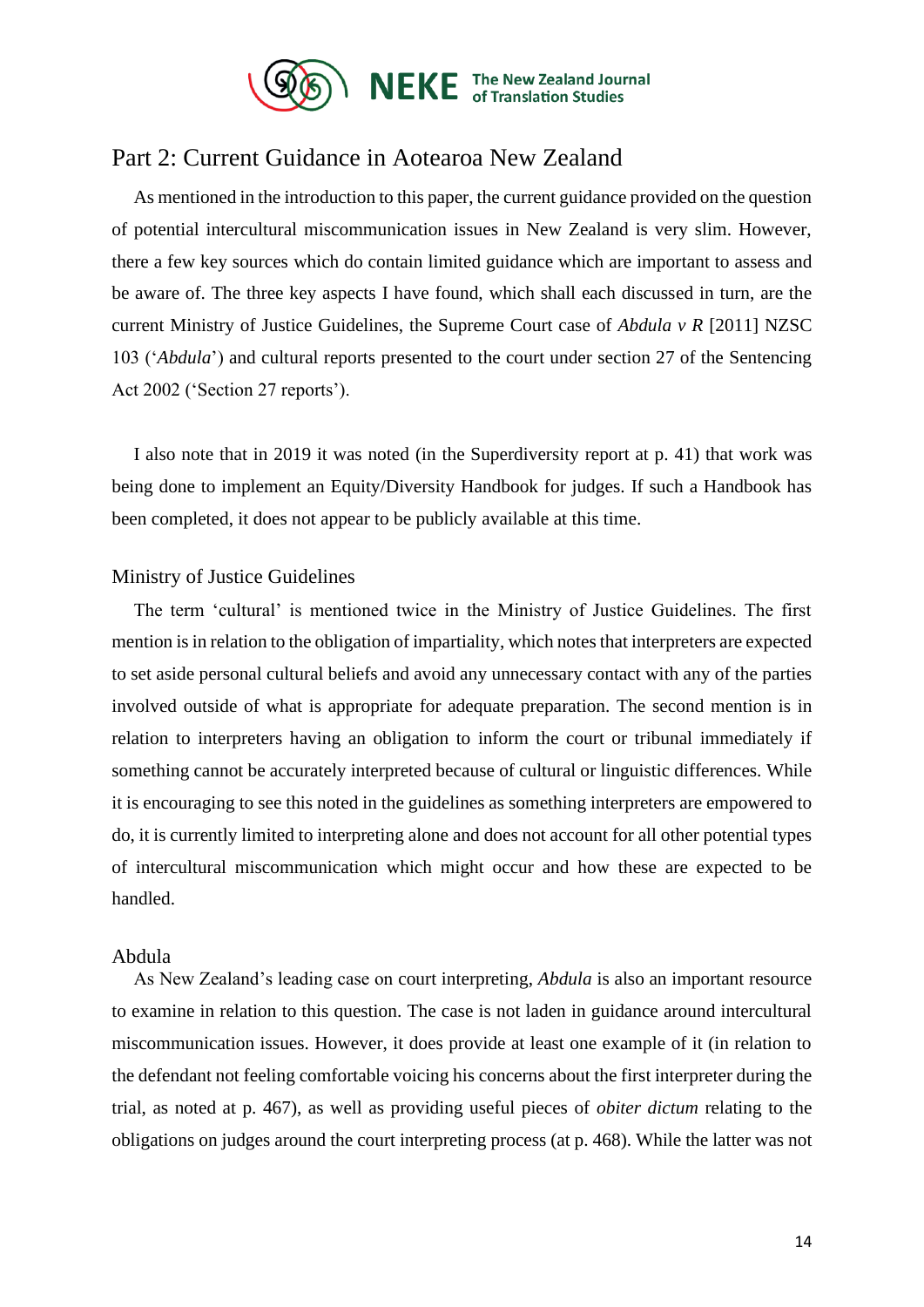

in relation to intercultural communication matters, but about the quality of the interpreting process generally, it is encouraging to see that case law notes this as an expectation of judges.

## <span id="page-15-0"></span>Section 27 Reports

Section 27 reports currently appear to be the most prominent way cultural evidence comes to the attention of the fact-finder. These reports allow for a more holistic view of a person's cultural background and context to be considered during sentencing (Hāpaitia te Oranga Tangata, Safe and Effective Justice Programme, 2018, p. 21). As these reports are primarily used for sentencing purposes, it is likely they would have a strong focus on cultural reasons which could act as potential justifications for the offending, without touching on other important cultural considerations around intercultural communication.

It is also important to consider that at present these reports are costly for the Defendant (Superdiversity report, p. 37, citing Anneke Smith "Funding cultural reports a matter of 'natural harmony' – lawyer" *Radio New Zealand* (online ed, 8 July 2019)) and their quality appears to vary significantly (Vaughan, 2021).

### <span id="page-15-1"></span>Conclusion on Current Guidance in Aotearoa New Zealand

It has been acknowledged that further cultural competencies are needed for judicial and legal personnel (Superdiversity report at [135], citing *Speaking about cultural background at sentencing: Section 16 of the Criminal Justice Act 1985* (Ministry of Justice, Research Paper, November 2000) at xi). Although it is possible to locate snippets of the beginnings of guidance in this space, the guidance is general in nature and the quallity of cultural evidence can vary significantly. The current guidance provides a good starting point, however, in my view, more needs to be sone in this space.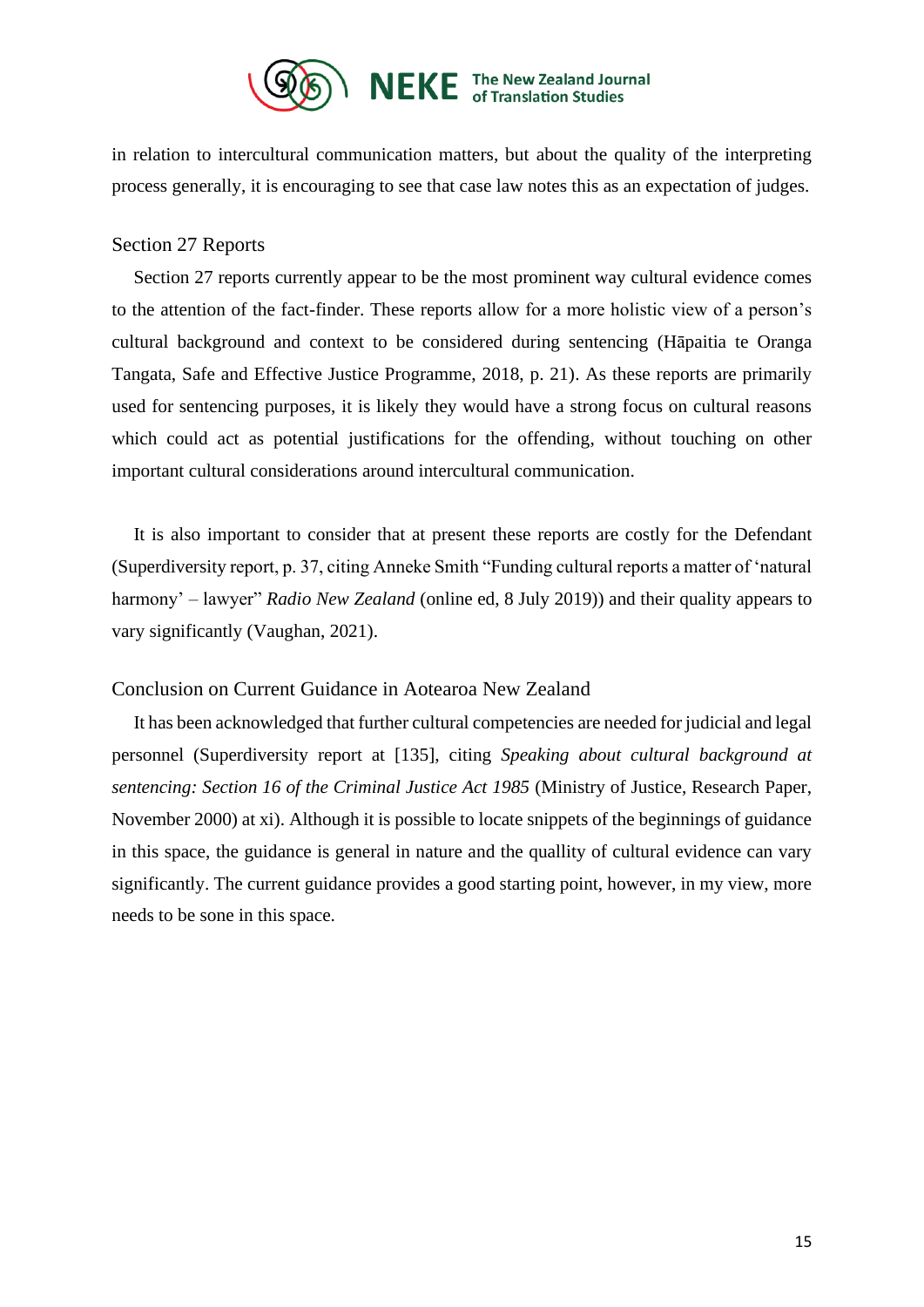

# <span id="page-16-0"></span>Part 3: Guidance from Overseas

*"The matters dealt with in court or legal settings and the consequences they can have are far too serious to leave them in the hands of a person who, helpful and well-intended as he or she may be, does not have the proper skills, training, knowledge and experience."* – (Pecol, 2017, p. 29)

The concept of having adequant guidelines for interpreters, lawyers and judicial officers around the expectations of what should happen when something arises which has the potential to cause intercultural miscommunication is a desirable, yet challenging task. *How do you know what to look for? When do you need to raise it? When do you cross over from being an interpreter into the realm of cultural expert? Should you even be crossing this realm in the first place?* New Zealand currently provides little guidance on this issue, however, it is something which has been explored more fully in other jurisdictions.

This section will be looking in-depth at the guidance put in place around this area in Australia and England and Wales. I will discuss the extent to which cultural factors are mentionned, as well as some of the key points in relation to this, as noted in their guidance.

### <span id="page-16-1"></span>Guidance from Australia

Similarly to New Zealand, Australia is a highly diverse nation. According to 2016 census data, more than one fifth of Australians speak a language other than English at home, among the most prominent of these languages are Mandarin, Arabic, Cantonese and Vietnamese (Australian Industry and Skills Committee, 2022).

This diversity is acknowledged in the guidance Australia has around court interpreting. Australia has a number of multicultural equality pieces of legislation, policies and benchbooks (see Judicial Council on Cultural Diversity, 2017, p. 106; and Judicial Council on Cultural Diversity, 2016). However, for our purposes, the most prominent piece of guidance is their *Recommended National Standards for Working with Interpreters in Courts and Tribunals*  (Judicial Council on Cultural Diversity, 2017) ('Australian Guidelines')*.*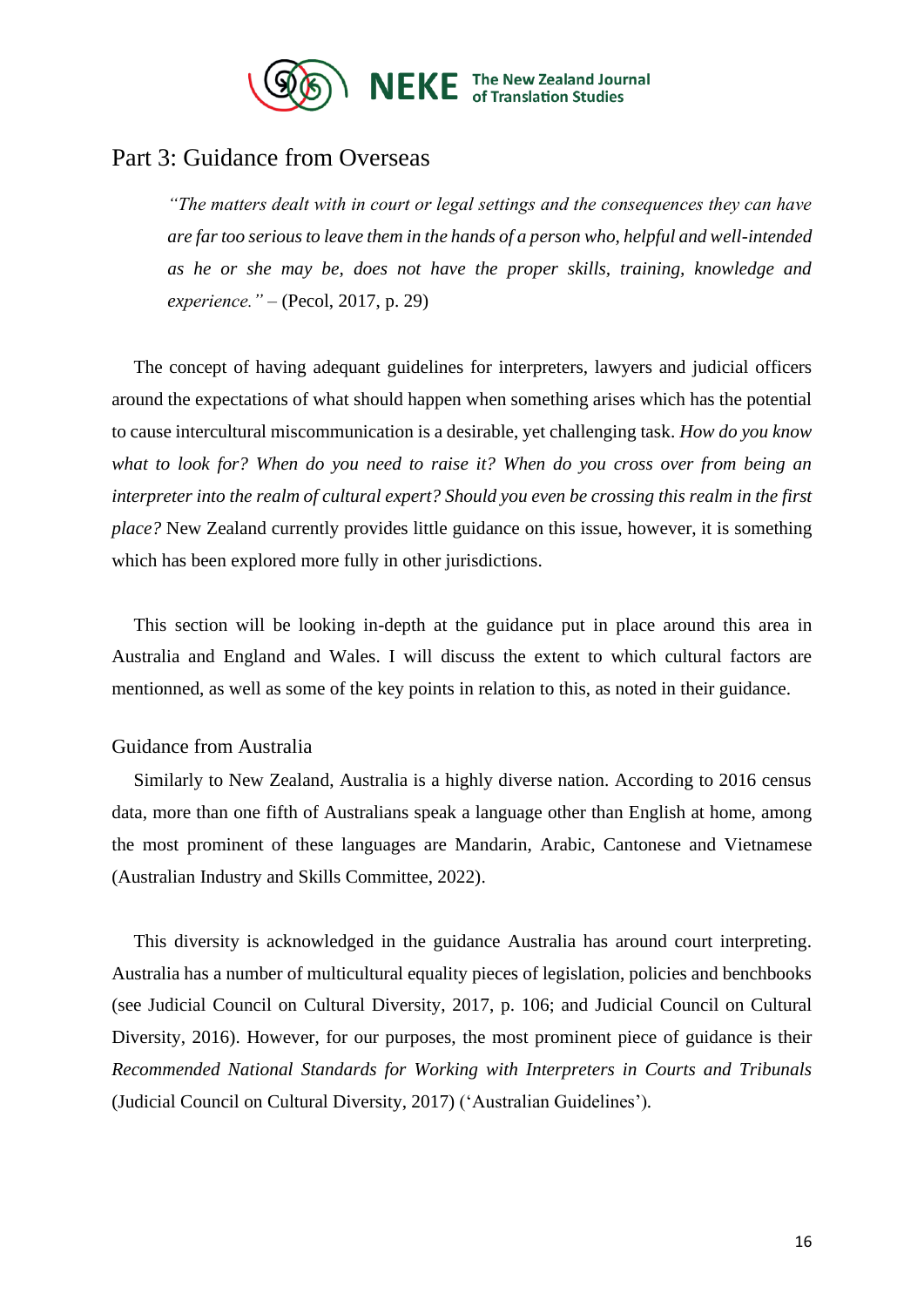

### *The Australian Guidelines*

The Australian Guidelines were formed by a committee of judges, academics and interpreting and immigration bodies (Australian Guidelines, p. V). They are presented as a guide for judges, judicial officers, lawyers and interpreters alike. In relation to culture, not only do these Guidelines provide a specific section focusing on the question of 'Language and culture' (from p. 84), but they also mention cultural aspects and considerations to be borne in mind throughout.

As well as discussing a number of the types of potential intercultural miscommunication which could arise (see pp. 81 and 84), the Guidelines also highlight several other important cultural aspects which should be at front of mind when interpreting in this setting. Three of the most important of these being: empowering the court interpreter; adequate preparation; and sharing the onus of being aware of such potential issues.

#### Empowering the court interpreter

Similarly to the MOJ Guidelines, the Australian Guidelines empower interpreters to seek leave from the judicial officer to raise to them that there may be a potential intercultural miscommunication issue (Standard 20.6, p. 14, also noted at p. 84). However this is framed more broadly than in the MOJ Guidelines, which are restricted to cultural elements impacting the interpreter to accurately interpret.

The permissibility in the Australian Guidelines for interpreters to do this provides further certainty and greater fairness in relation to the access to justice concerns mentionned in the introduction to this paper. However, this may be ethically challenging for court interpreters as it is not their role to provide 'advice'.

Although it would be impossible for these guidelines to give detailed standards as to when interpreters should raise these issues, in a way which covers all potential issues over all potential cultures, in all potential contextual situations. However, it could have been of assistance for the guidance to provide examples of when such interventions could be necessary and where this is being taken too far with too frequent interruptions for more minor issues which could result in irritating the judge, potentially negatively impacting a defendant's case.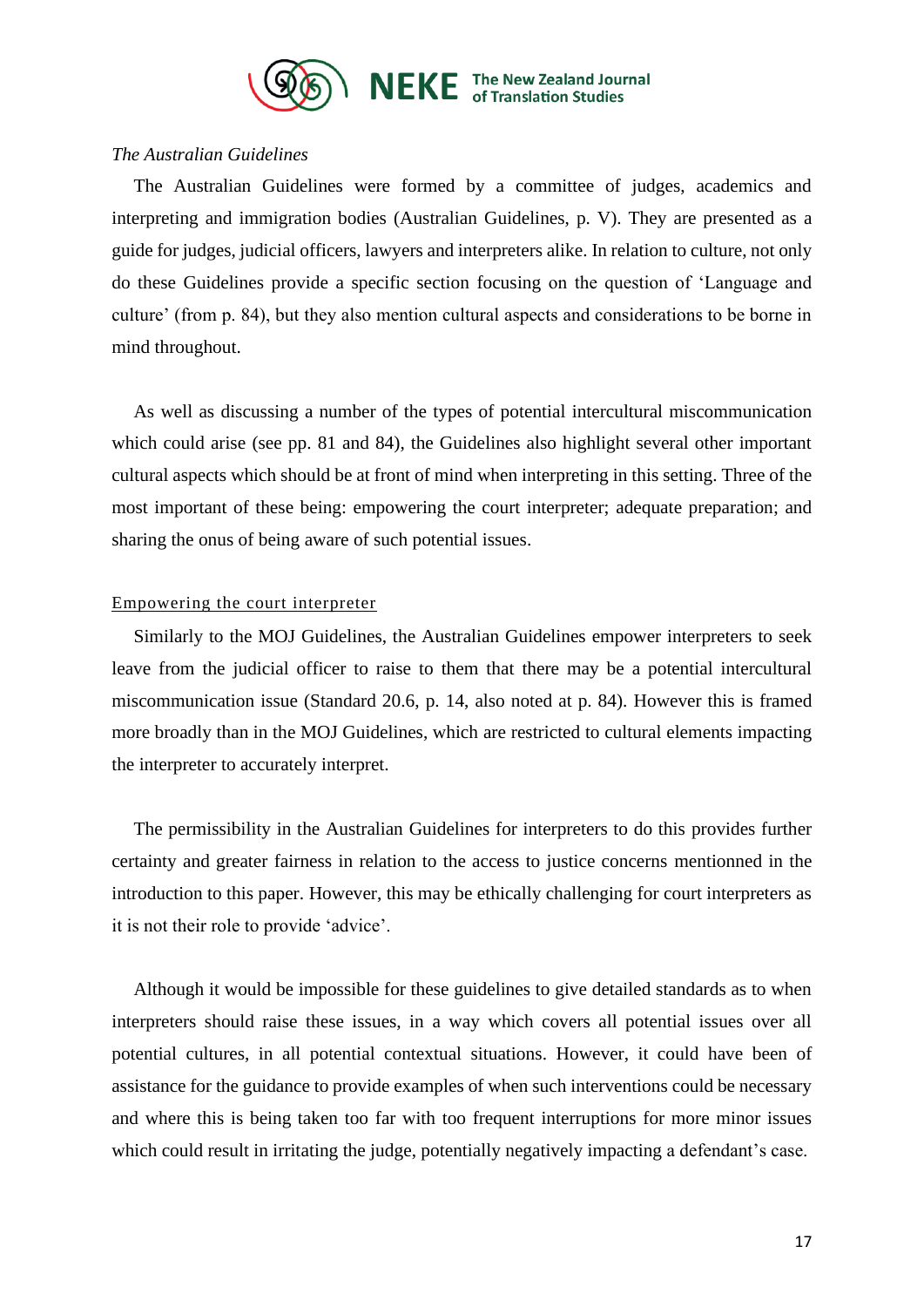

Ultimately, whether such issues would be raised by interpreters remains a judgement call. While this is not the most desirable conclusion to reach in the legal arena, it is a realistic and workable way of ensuring such potential issues are raised so that judges are aware of them and can choose how to proceed.

#### Adequate preparation

The Australian Guidelines also provide recommendations around ensuring all parties involved in the court interpreting process feel adequately prepared, which includes cultural considerations, such as the use of 'mentors' to be available to provide advice to those acting as interpreters with less experience in this setting (p. 57). Of particular interest to me was the Guidelines' recommended collaborative and engaged approach with ensuring the Judge, interpreter and non-English speaking party are all active participants in ensuring the interpreter is the 'right fit' for the job. This is achieved through several means, including an obligation on the judge to ensure the interpreter is appropriate and the Guidelines provide considerations for them to take into account when doing so (p. 72).

It is also a recommendation that there always be a prior meeting of the non-English speaking party and the interpreter to ensure both parties are happy with the 'fit' (p. 67). This ties in to the importance the Guidelines note on selecting an interpreter who is *'culturally appropriate'* for the assignment (Australian Guidelines: Recommended Standards for the Courts 4.3, 6.2 and 11 (pp. 8 – 10); Model Rules Directive 1.19(a) (p. 20). *'Culturally appropriate'* can be far more nuanced than what one might expect, as this not only covers variations in cultures with languages which are spoken in a numbr of different countries (such as Spanish), but also gender and age considerations if relevant. I believe this to be a useful initiative for ensuring a high degree of cultural compentency in relation to court interpreters.

#### Sharing the load

The Australian Guidelines also promote the awareness of potential intercultural miscommunication as something that is not just the interpreter's responsibility, but also that of lawyers and judges. Examples of this include: lawyers ensuring interpreters are appropriately briefed, including in relation to cultural issues (p. 90) ; judicial officers listening for irrelevant answers which may indicate miscommunication due to background cultural factors (p. 74); and that it may be necessary for judges to adapt their directions to juries in assessing the credibility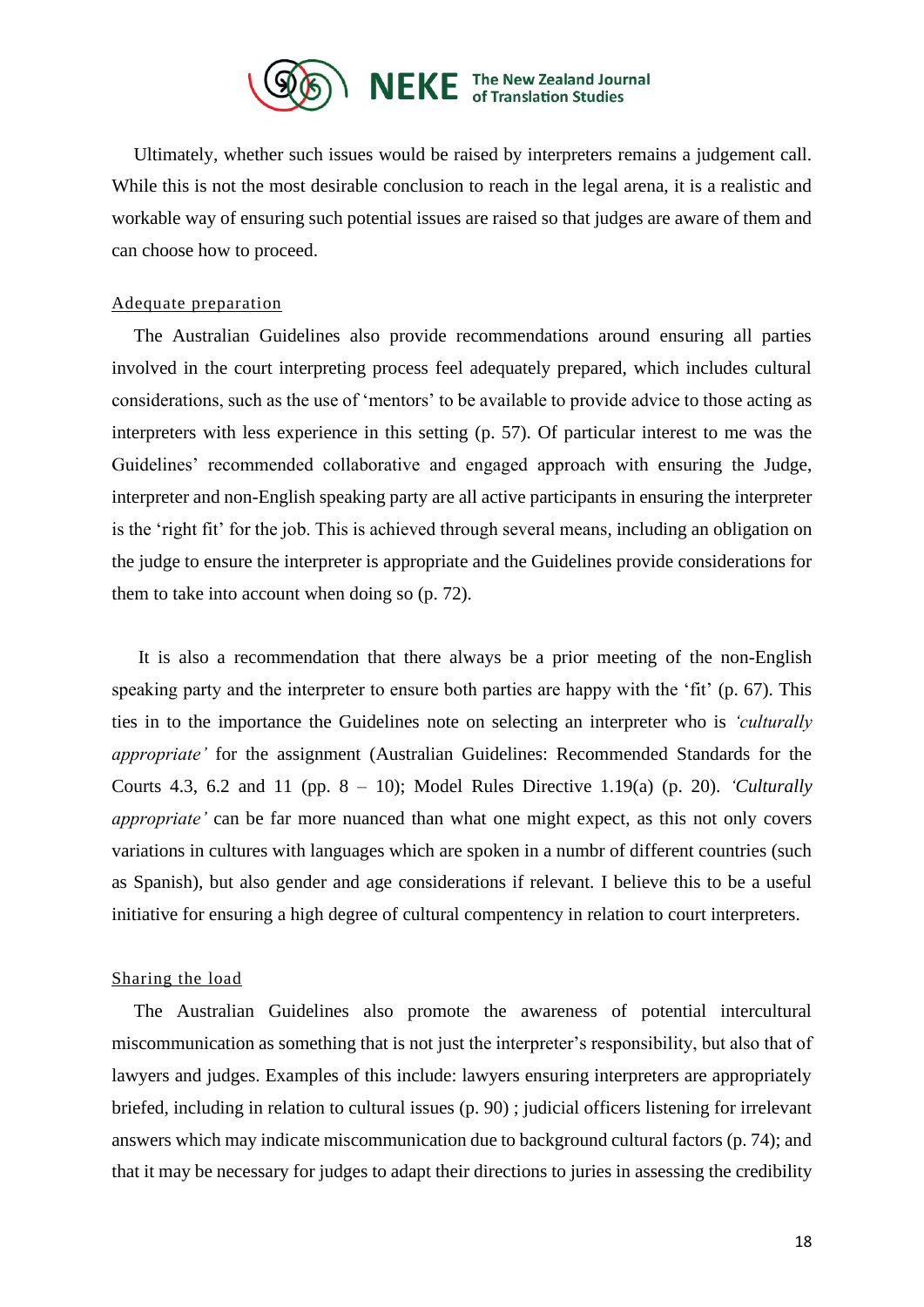

of witness evidence when that witness comes from a different cultural background (pp. 74 – 75).

While all these suggestions rely heavily on an individual's own judgement, they all provide good prompts for these other parties to be taking an active role in engaging and being aware of these potential issues. This is an aspect which is also encouraged of lawyers in academic literature (see Hale, 2014 at pp. 325 – 326). I imagine having written guidance noting this provides some relief to interpreters in that the ethically ambiguous task of picking up on and raising potential intercultural miscommunication to the court's attention is not a responsibility they bear alone.

#### *Conclusion on Australia's Guidance*

While some aspects of the Australian Guidelines could be developed further, overall, they provide for a multitude of cultural considerations to be at front of mind and addressed in meaningful ways in the courtroom environment. Having this level of detail with official written guidance provides clarity to court interpreters (and judges and lawyers alike) who are now able to use them as a basis to demand a certain standard be upheld, as seen on the charge.org petition demanding this in Australia (change.org, 2021). I am aware that researchers at the University of New South Wales are currently reviewing the uptake and success of the Australian Guidelines. When this research becomes publicly available, It will be interesting to see how much of the guidance on intercultural communication is being applied in practise and how successful these initiatives have been.

#### <span id="page-19-0"></span>Guidance from England and Wales

The jurisdiction of England and Wales is also highly diverse jurisdiction. According to Census data, in 2011 around 7.5% of the population of England and Wales had a main language other than English or Welsh (Judicial College (England and Wales), 2021 ('Equal Treatment Bench book'), p. 227; and Office for National Statistics (Government of the United Kingdom), 2012). However, of these, the ones which are most commonly requested for court interpreting are quite different to those most commonly requested in New Zealand, with Polish, Punjabi, Urdu, Romanian and Lithuanian being amongst the most requested (Ministry of Justice (England and Wales), 2015, p. 9).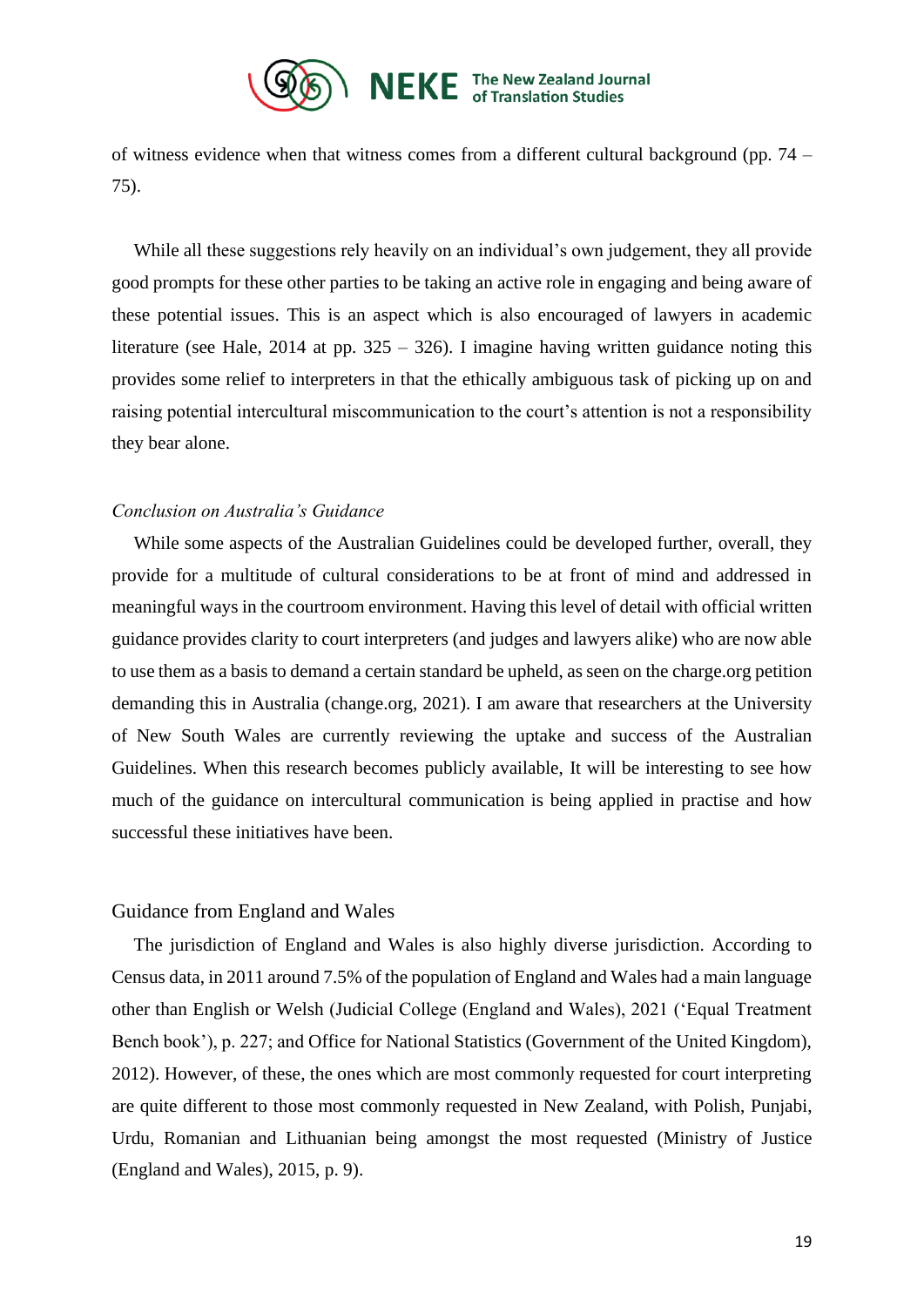

This makes England and Wales an interesting case study for my purposes, as the most common minority cultures this jurisdiction have very different cultural backgrounds to those most commonly seen here. Due to this, I anticipated that some of the cultural guidance from this jurisdiction might provide quite different examples and considerations, which would be of benefit to New Zealand when these cultures appear in our courts.

From my research, there does not appear to be any overarching guidelines in England and Wales similar to that of the Australia Guidelines, which apply to interpreters, judicial officers and lawyers on court interpreting practises.

While all interpreters working in the courts of England and Wales should be registered with the National Register of Public Service Interpreters ('NRPSI') (The Crown Prosecution Service (England and Wales), 2019; and City Legal Translations, 2014), neither the NRPSI's Code of Professional Conduct, nor the Code of Professional Ethics of the European Association for Legal Interpreters and Translators ('EUALITA'), of which NRPSI is a member (see European Association for Legal Interpreters and Translators, 2022) provide significant advice for interpreters on this issue (National Register of Public Service Interpreters, 2016; and European Association for Legal Interpreters and Translators, 2013).

The most detailed guidance I was able to find from England and Wales was in the Equal Treatment Bench book. Guidance designed not for the benefit of interpreters, but for the judiciary.

*The Equal Treatment Bench book* 

*"Ignorance of the cultures, beliefs and disadvantages of others encourages prejudice. It is for judges to ensure that they are properly informed and aware of such matters, both in general and where the need arises in a specific case."* - (Equal Treatment Bench book, p. 8)

The Sueprdiversity report describes the 2018 iteration of the Equal Treatment Bench book as having three main principles: good communication; demonstrating fairness; and diversity (Superdiversity report, p. 41). These underlying principles are just as prominent in the current,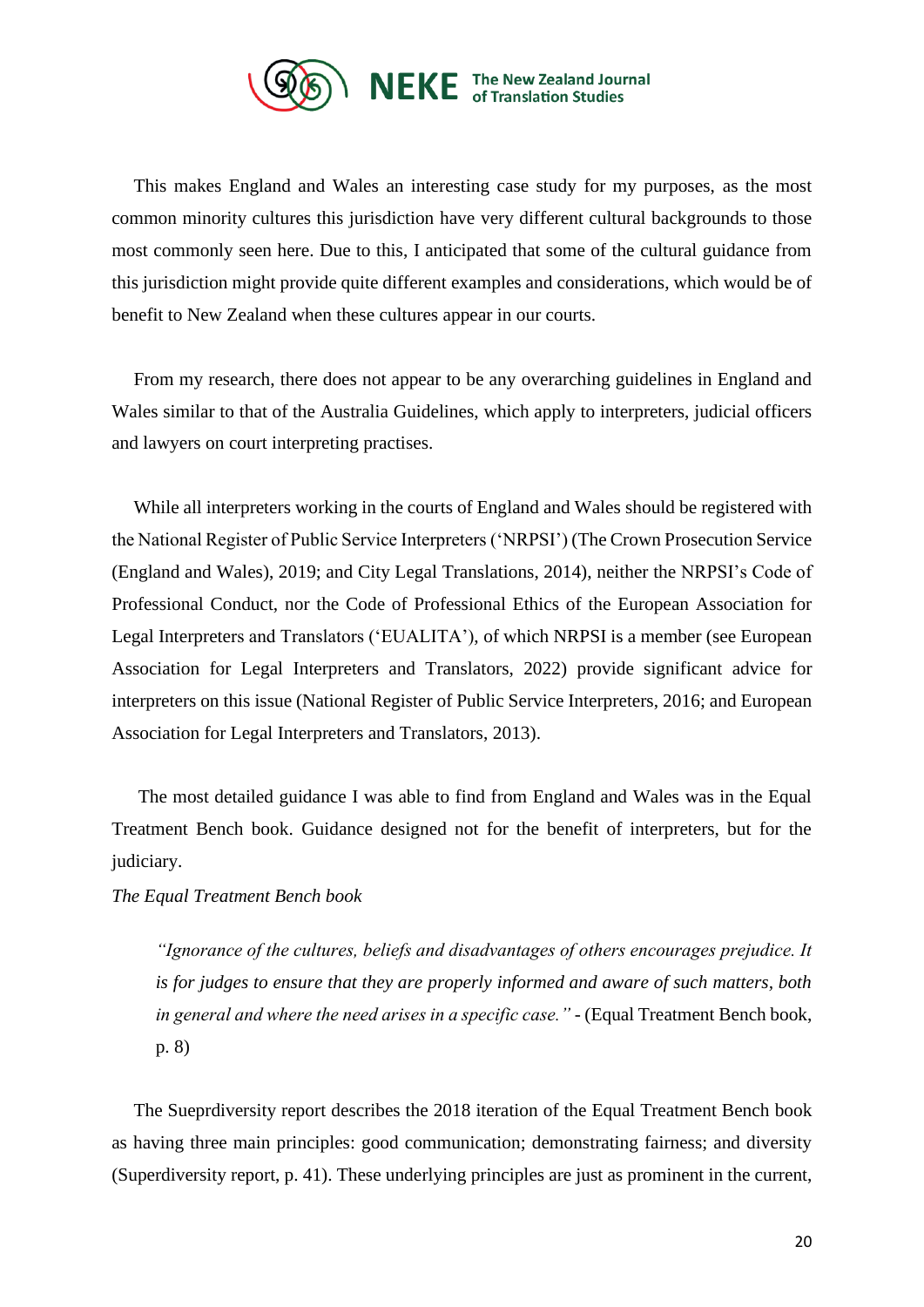

2021 iteration as well. These principles are intrinsically applied to cultural diversity, as well as a range of other areas, such as disability, age and gender.

Chapter 8 of the Bench book focuses on aspects related to cultural diversity specifically, however, cultural considerations are referred to throughout the publication as well. Throughout, the Bench book provides a number of useful and practical examples highlighting how intercultural miscommunication might occur, as well as highlighting the A good example highlighting the interwoven nature of culture and other diersity factors.

For example, pages 116 and 117 discuss how cultural stigma can be a reason as to why certain ethnic groups are less likely to receive appropriate mental health support and are thus more likely to be detained under the Mental Health Act in England and Wales (citing 'What are health inequalities?' The King's Fund (18 February 2020) and 'Perceived barriers to accessing mental health services among black and minority ethnic (BME) communities: a qualitative study in South East England': Memon and others. BMJ Open (2016)).

I found this to be a particularly interesting example as it emphasizes practically how migrant communities can feel like they are not properly served by not only the legal system, but an array of different systems in their new home countries. They can feel disadvantaged in a number of ways, including employment, health and education. In time it is hoped that as more research and accommodations are made, these factors will no longer be so pronounced. However, in the interim, it is important to recognises that they play a important role in understanding the struggles migrants face and how they can bring this distrust they have for the host countries' systems into the courtroom with them.

The Bench book also provides useful insight in relation to how different expressions of intercultural differences can interlink. For example, the terms for words such 'compromise', 'fairness' and 'mediation' could have very different meanings and connotations in different langages and cultures. This highlights how linguistic and semantic differences can be interwoven and coloured by larger political factors for some of these parties and it is important for fact-finders to be aware of such cultural connotations.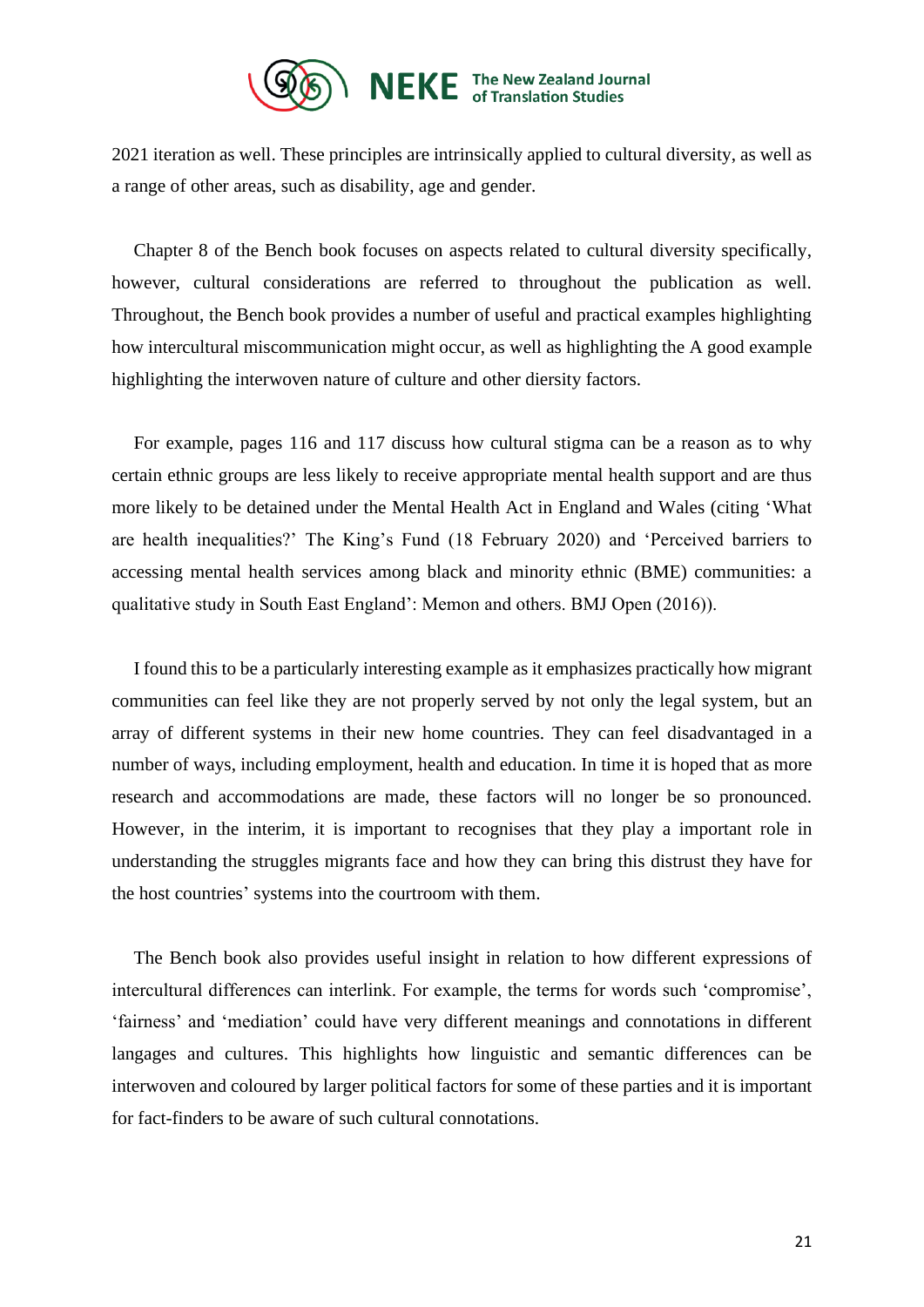

The Bench book provides useful and practical guidance judges on awareness, and how interact with such cultural aspects and important aspects. Such guidance ranges from being aware that other cultures may display emtion differently (p. 207), to the type of language to use with such parties to assist with clear communication (pp.  $228 - 230$ ), to considering culture when sentencing in relation to mental health and culpability (pp.  $134 - 135$ , citing the October 2020 Sentencing Guideline), to considerations based on Edward Hall's model of high and low context cultures (see pp. 207, 225 and 226).

#### *Conclusion on the Guidance from England and Wales*

While England and Wales does not appear to have any guidelines for interpreters on these elements, it is engouraging to see the cultural based research being done in this jurisdiction, as well as the detailed guidance in the Equal Treatment Bench book for judges. Similarly to the Australian Guidelines, this document empowers judges to not only become more familiar with different cultures and how potential intercultural miscommunication might arise, but also to take responsibility in relation to this. Education and empathy play huge roles in one's ability to be an ambassador of culture and to the disempowered. The Bench book serves as a well rounded and detailed guide for judges to assist them in ensuring justice is able to be done regardless of one's cultural background.

### <span id="page-22-0"></span>Conclusion on Guidance from Overseas

The process of reviewing the guidance of both Australia and England and Wales was highly informative. The main sources of guidance I examined for both these jurisdictions provided a number of useful real life examples, further highlighting the types of ways intercultural miscommunication might occur, as discussed in Part 1, as well as providing useful, clear and practical guidance around best practise for their target audiences.

The importance both of these guidance resources placed on the judge and them having responsibility around being live to potential intercultural miscommunications occurring was particularly interesting. This somewhat lessens the ethically ambiguous burden on the interpreter by emphasizing that other parties have responsibilities in this regard as well.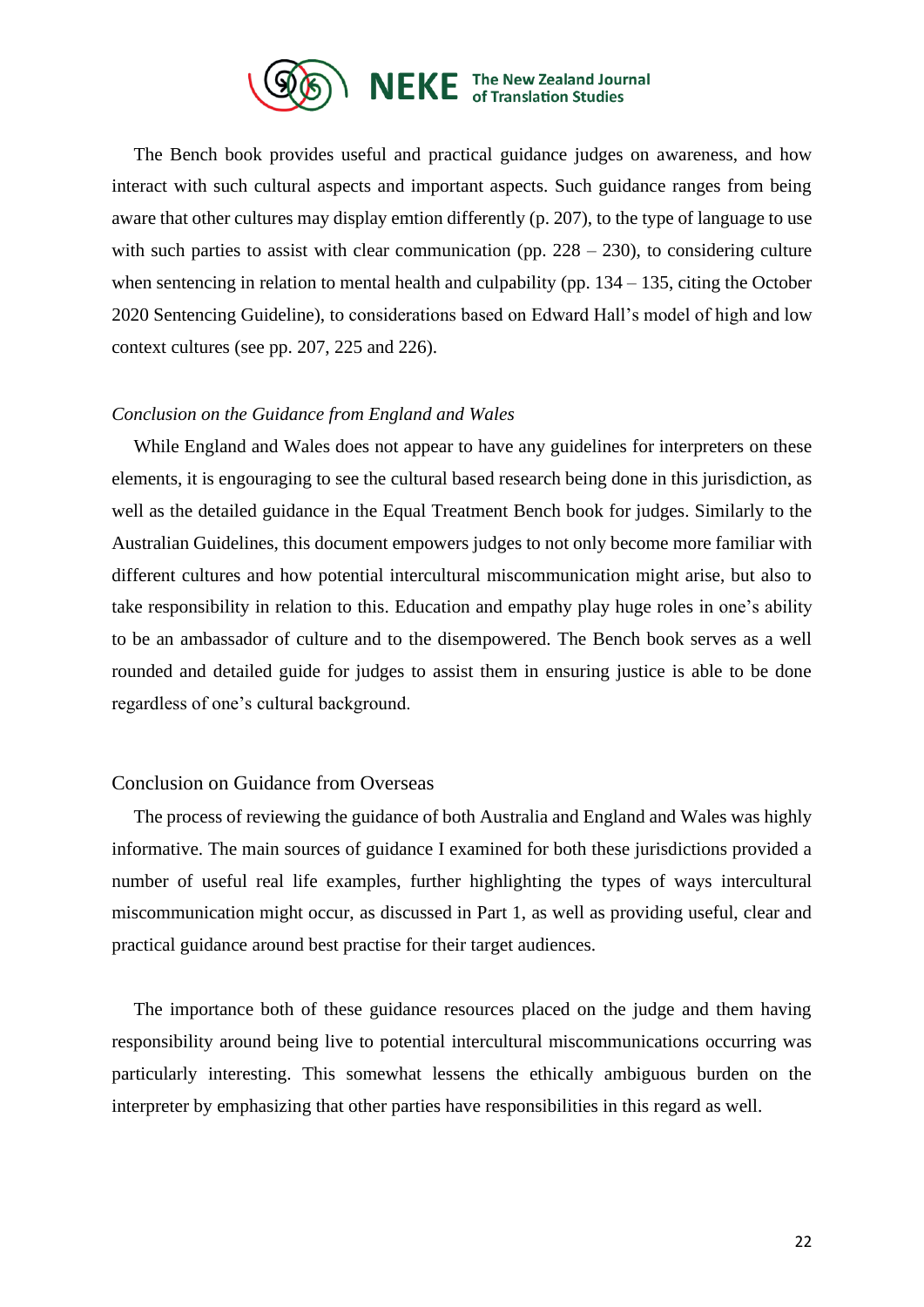

It was also surprising not to be able to find a document similar to the Australian Guidelines for the jurisdiction of England and Wales. While the Equal Treatment Bench book provides a number of important and useful insights into this area, I believe that a similar guide to that of the Australian Guidelines, tailored to interpreters could be of use to this jurisdiction as well.

# <span id="page-23-0"></span>Part 4: Suggestions for Aotearoa New Zealand

Having reviewed New Zealand's current guidance as well as the guidance provided by Australia and England and Wales, it is clear that New Zealand is lagging behind in providing comprehensive guidance on this issue. The Superdiversity report proposes a number of recommendations for New Zealand, many of which would require large scale changes to our current systems. The suggestions I make in this part have been strongly guided by the recommendations of this report, as well as the key documents examined from Australia and England and Wales.

As this is a relatively recent area of development, it is impossible to be certain whether a particular aspect of guidance would be more effective in terms of ensuring equal access to justice and further research, which will come over time as these processes are reviewed will eventually provide us with a better foundation for informed change. However, at this stage, there are a number of key priorities I believe New Zealand should be looking to develop. Namely: Providing interpreters with a higher degree of empowerment; Providing continued education on intercultural communication and cultural competency to all members involved in the court interpreting process; and having clear, written guidelines on these issues.

In large part, a number of these developments could be based off and expanding upon some of the limited guidance we currently have in New Zealand. I shall discuss each of these suggested points of development in turn.

#### <span id="page-23-1"></span>Providing Interpreters with a Higher Degree of Empowerment

A useful starting point when considering the empowerment of our court interpreters, is the current MOJ Guidelines. As discussed in part 2 of this paper, these guidelines make reference to interpreters needing to put aside personal cultural beliefs and avoiding any contact with the parties, outside of what is needed to prepare. This does not explicitly prevent the types of pre-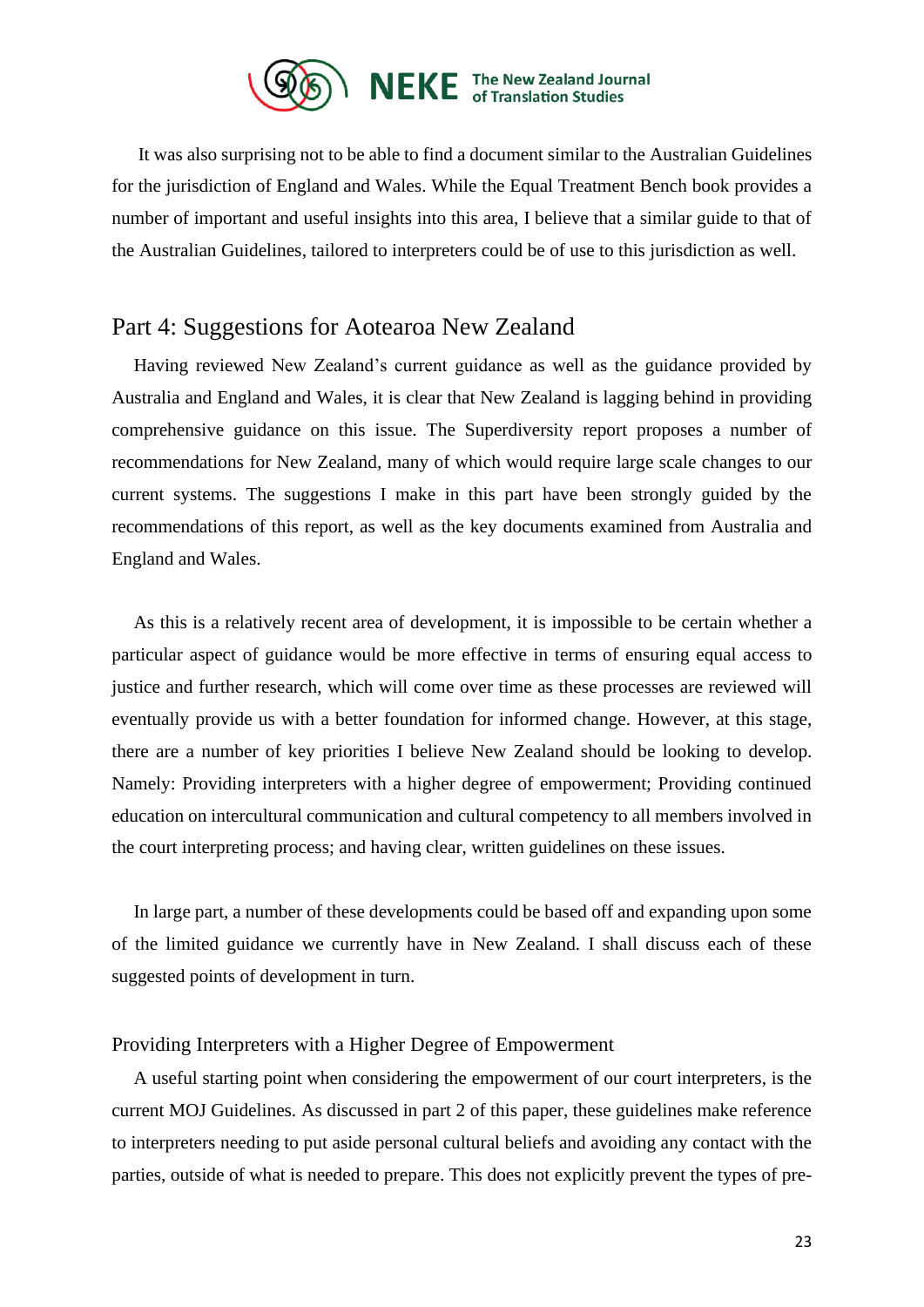

appearance meetings encouraged in the Australian Guidelines (and supported as a recommendation by the Superdiversity report), however it is framed in a cautionary and negative manner, which means our interpreters are going to feel less empowered to suggest such a meeting and in turn, less confident and comfortable when commencing the interpreting job, in comparison to their Australian counterparts.

I believe we should adapt our current guidance so as to take a similar approach to that seen in Australia in relation to such pre-trial meetings, so as to ensure there are no potential cultural conflicts of the interpreter acting for the particular individual in advance of the day the interpreting is required.

As we can see in the Superdiversity report, a number of judges view section 27 reports these as a particularly useful cultural resource which they would like to see used in a more flexible way (at p. 37). I believe Section 27 reports could be developed, so as to make them more flexible, of consistent high quality and publicly funded, which could then be combined with the requirement of having such a pre-trial meeting. If these Section 27 reports were required to be written prior to and provided during this meeting, they could serve as a subject of discussion and amendment during this time. This would ensure the report accurately reflects the personal and cultural values of the non-English speaking party, that these are aligned with the interpreter's understanding, while also assisting in providing further cultural education to the judge and lawyers during this time.

While it could be argued such an approach may interfere with the independence of the report, to me, this is would be outweighed by the benefits of providing a cross-check to ensure the quality of the report and to try and avoid any potential stereotyping which may not be true of the particular individual. To try and alleviate any concerns around independence, additions or amendments noted by the individual and the interpreter should be made clear so that while the judge is aware of these changes, they can also assess the weight they wish to give these given this has come from someone other than the cultural expert who prepared the original report.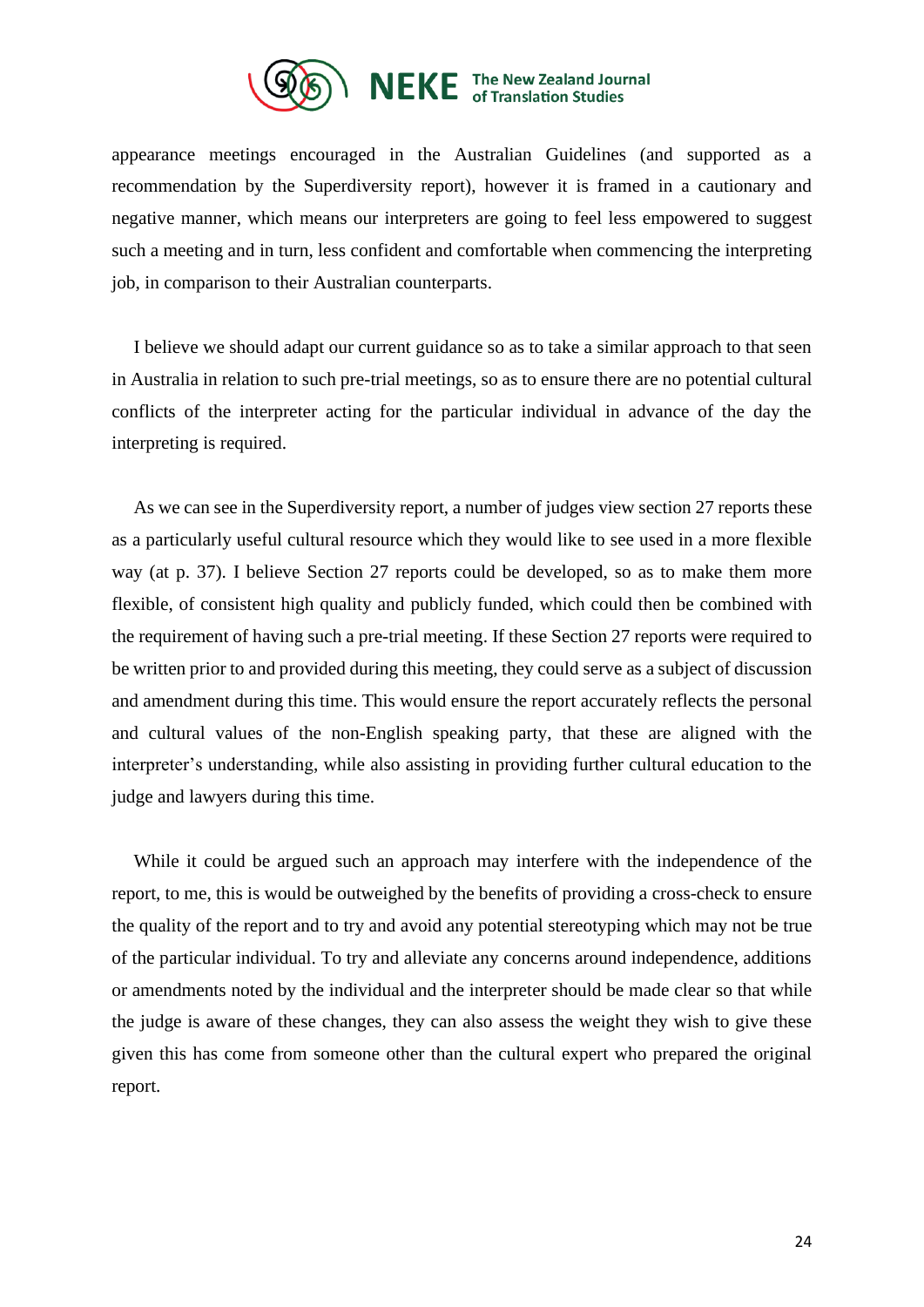

# <span id="page-25-0"></span>Continued Education

So all parties are live to the potential miscommunications which could occur when working with individuals from other cultures, continued education is paramount. A useful and constant education tool would be, as suggested in the Superdiversity report (at p. 39), to create full-time employed positions for in-house 'cultural advisors', hired by the Ministry of Justice, to provide assistance on cultural queries in relation to the main languages requested for court interpreting, who would be available to be called upon for such advice as and when needed. A similar approach is used in the United States of America, where the judiciary employs around 100 Spanish Court interpreters (United States Courts, 2017).

While less common languages would not reap the same benefits of this system and further measures would need to be implemented for those languages, I believe this would provide a useful mechanism which would be of great assistance in increasing accurate intercultural awareness for all parties.

# <span id="page-25-1"></span>Clear, Written Guidelines

Our current MOJ Guidelines are seriously lacking when it comes to aspects to do with intercultural awareness and in my view, should be further developed in this regard, to a significant degree. Alongside the two aforementioned points, I also recommend that such improved guidelines include:

- a multitude of different examples around cultural awareness and how intercultural miscommunication might occur (as is seen in the Australian Guidelines and the Equal Treatment Bench book);
- an extension of the current ability of interpreters being allowed to raise potential intercultural miscommunications beyond language to cover the variety of ways we can see this may occur. Even if greater employment of cultural reports and cultural experts are used in criminal cases, in my view, it is still important to provide interpreters with the ability to raise still these issues if they have to; and
- clear expectations of all parties, including empowering the judge to be responsible not only for the quality of interpreting (see *Abdula*), but for the quality of communication in all its potential iterations.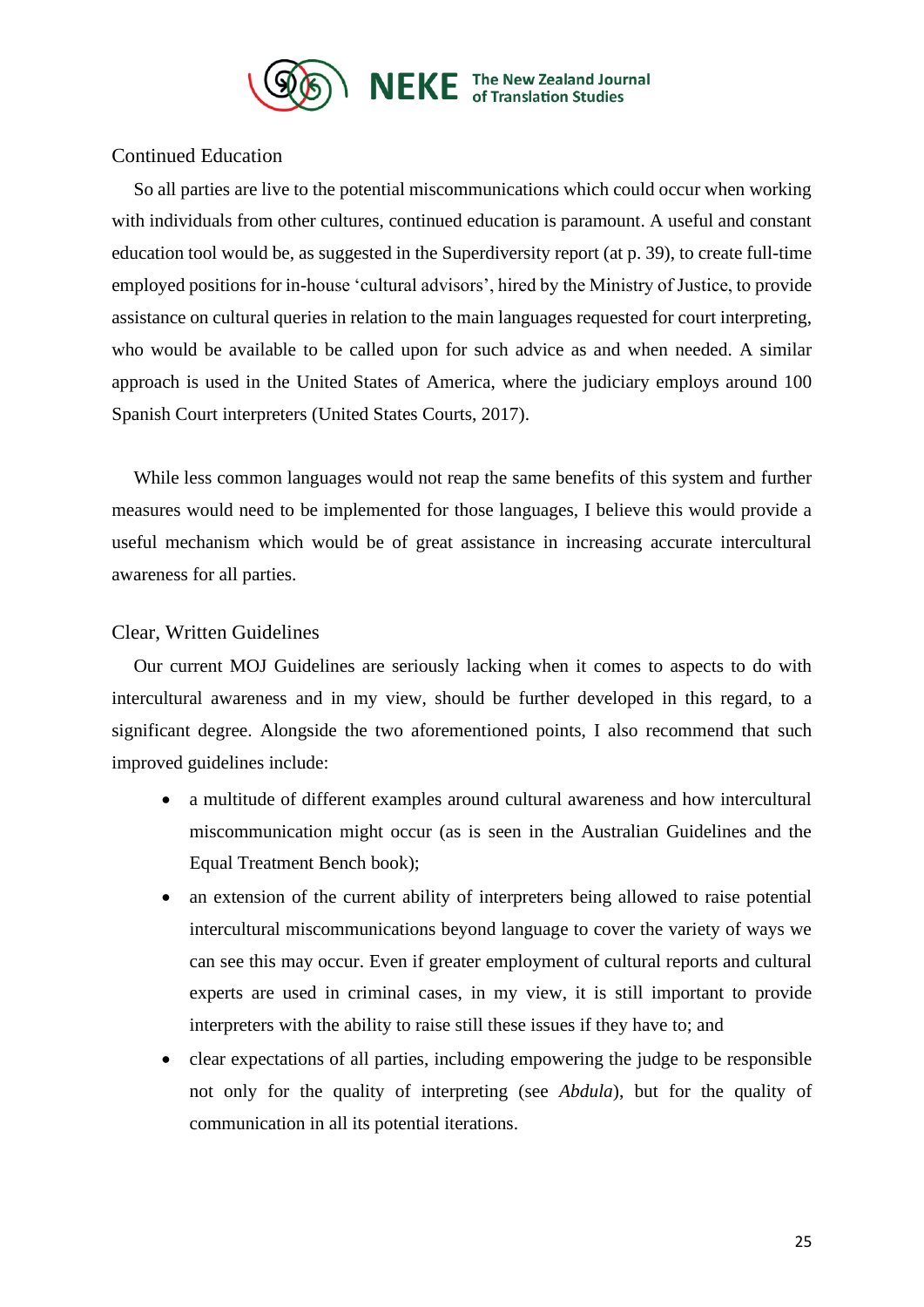

Any such guidelines should only be implemented after the consultation with both interpreters and judges to ensure they provide workable solutions for both of these groups.

Such improved guidelines would not only provide clarity to all parties in relation to the expectations associated with this aspect, but also provide empowerment to ensure these standards are being upheld, as can be seen with the change.org petition regarding the upholding of the Australian Guidelines (change.org, 2021).

## <span id="page-26-0"></span>Conclusion on Suggestions for Aotearoa New Zealand

I believe that the current guidance we have on this topic in New Zealand requires significant further development, but does provide useful foundations upon which we can build. In coming years it will be interesting to see whether any of the initiatives I have suggested in this part will be put into practice. As this is an undeveloped area of research, it is currently how impactful or costly these recommendations would be. However, it is clear that we are currently significantly lacking in this area in comparison to other jurisdictions and in my view, any progress or initiatives in this space would be a positive starting point upon which to build and further develop over time.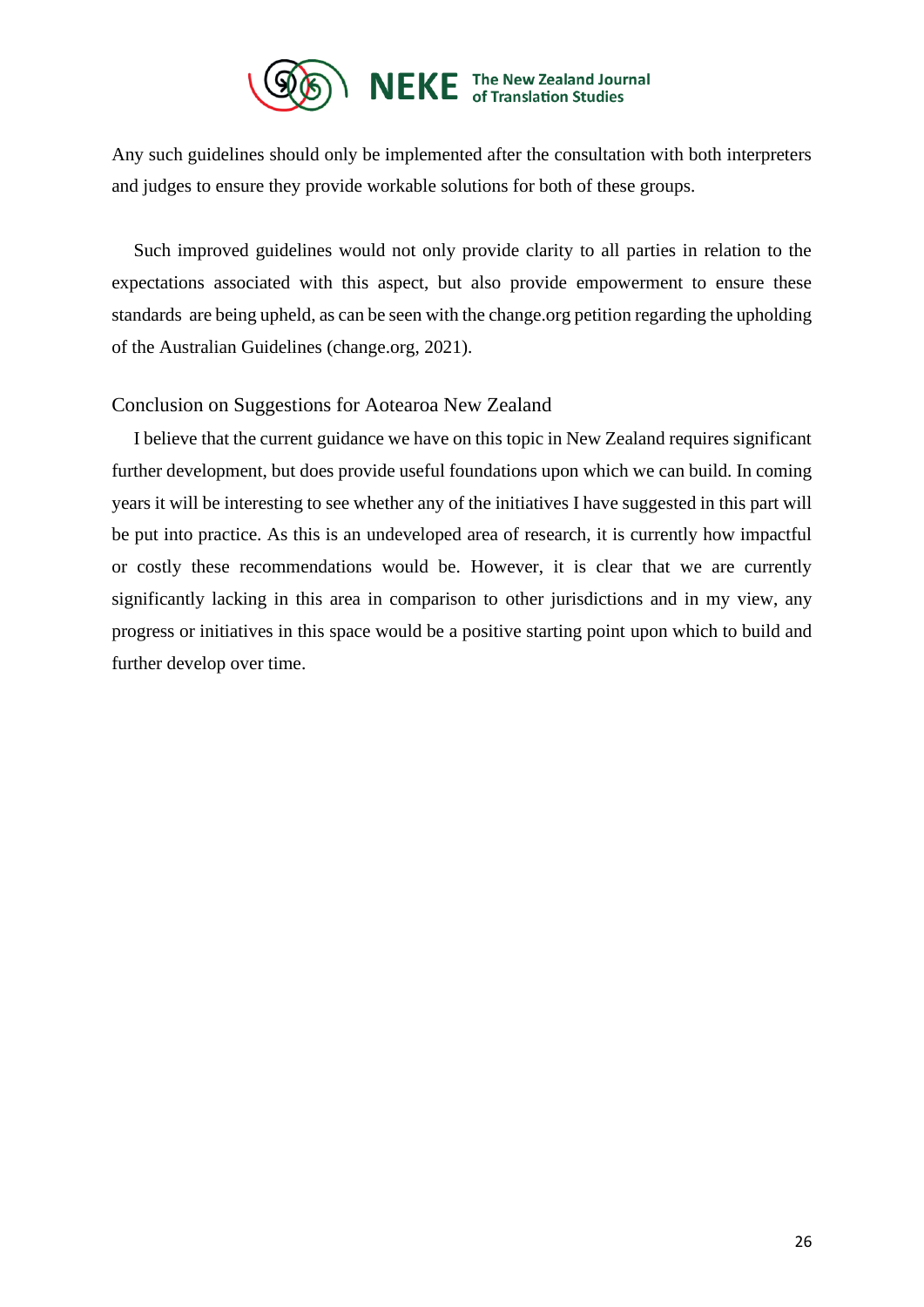

# <span id="page-27-0"></span>Conclusion

While this research confirmed several of my hypotheses, it also provided a number of interesting concepts and initiatives which I had not anticipated prior to commencing my research.

I came to the first part of this research with a somewhat misguided hope that I would find a clear cut and decisive list of the most common cultural misunderstanding issues which have ever appeared in court. Culture does not work like that. We live in such a diverse world, filled with a multitude of vibrant cultures, each with their own unique values and norms that it would be impossible to ever be able to boil this down in to one neat and tidy list as I had originally hoped. What Part 1 did show me however, was that the way potential miscommunication can arise was so much broader than what I had originally anticipated. The question of culture in a courtroom goes beyond what the culture of that person's home country is, but what it is for people who have left that environment and are now in New Zealand. A person's history and journey will shape the culture they belong to and consideration of the specific culture to which they belong is of primary importance.

In New Zealand we are clearly far behind a number of other countries in our relation to our official guidance around potential intercultural miscommunication in court. Examining the three key documents of the Superdiversity report, the Australian Guidelines and the Equal Treatment Bench book, while limited in scope, was instrumental in assessing whether our current guidance is up to standard and ways in which it can be improved. These resources also shone light on how these issues should not solely fall to the interpreter to raise and that it is also the responsibility of judges to be conscious of such cultural norms and behaviours. If we implement this obligation, alongside developing others, as suggested in part 4, it is hoped that this would alleviate some of the ethical discomfort interpreters may feel around this area, while still ensuring such issues are brought to the fore and that interpreters feel empowered to do so if they feel it necessary in certain circumstances.

How we choose to develop in this area is ultimately a question for our legislators. It is hoped that this paper might provide some useful suggestions on practical starting points to get the ball rolling which develop on some of our existing processes. Only time will tell how we as a nation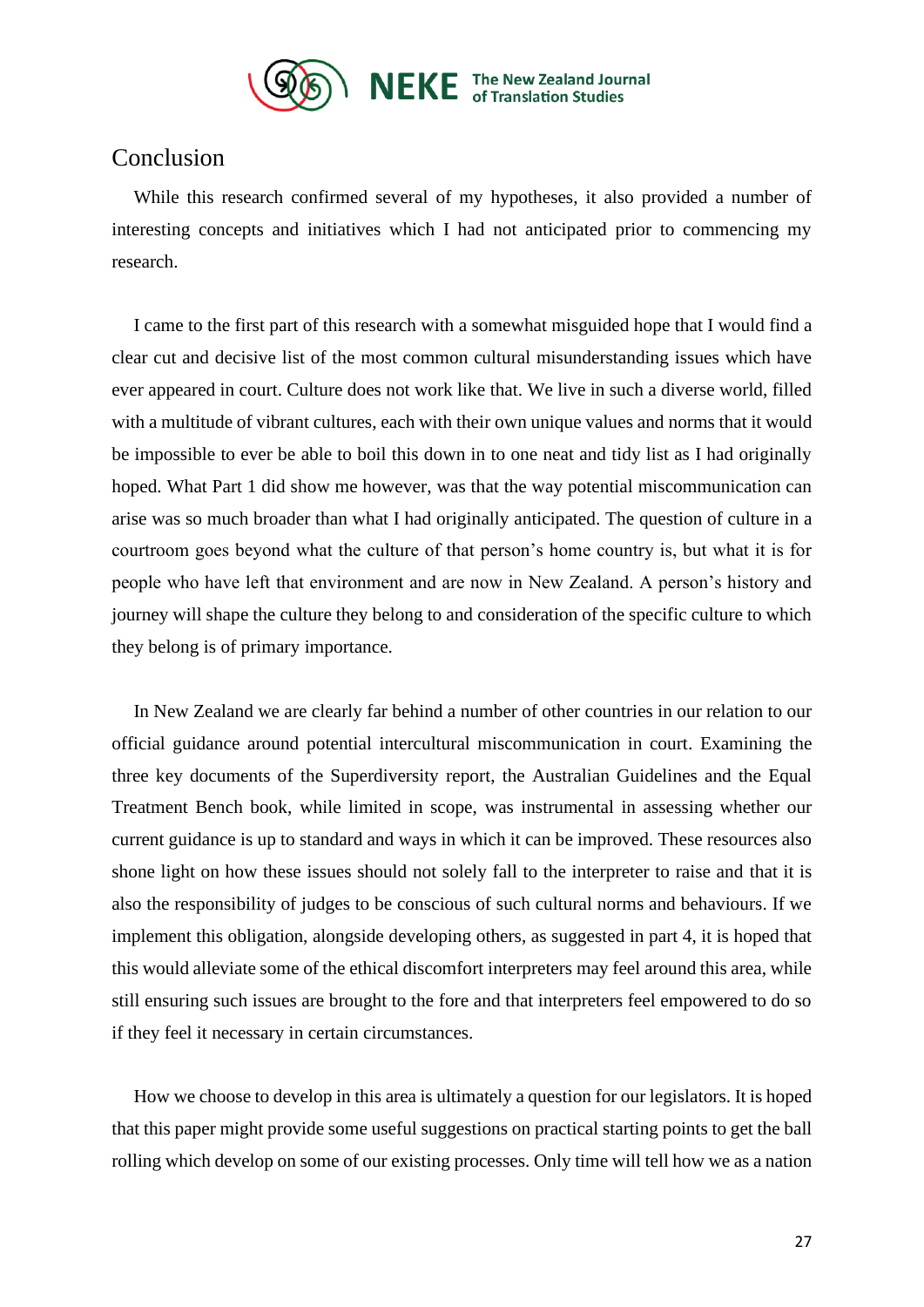

will develop in this area. But with so little in place at present, any development is likely to be good development.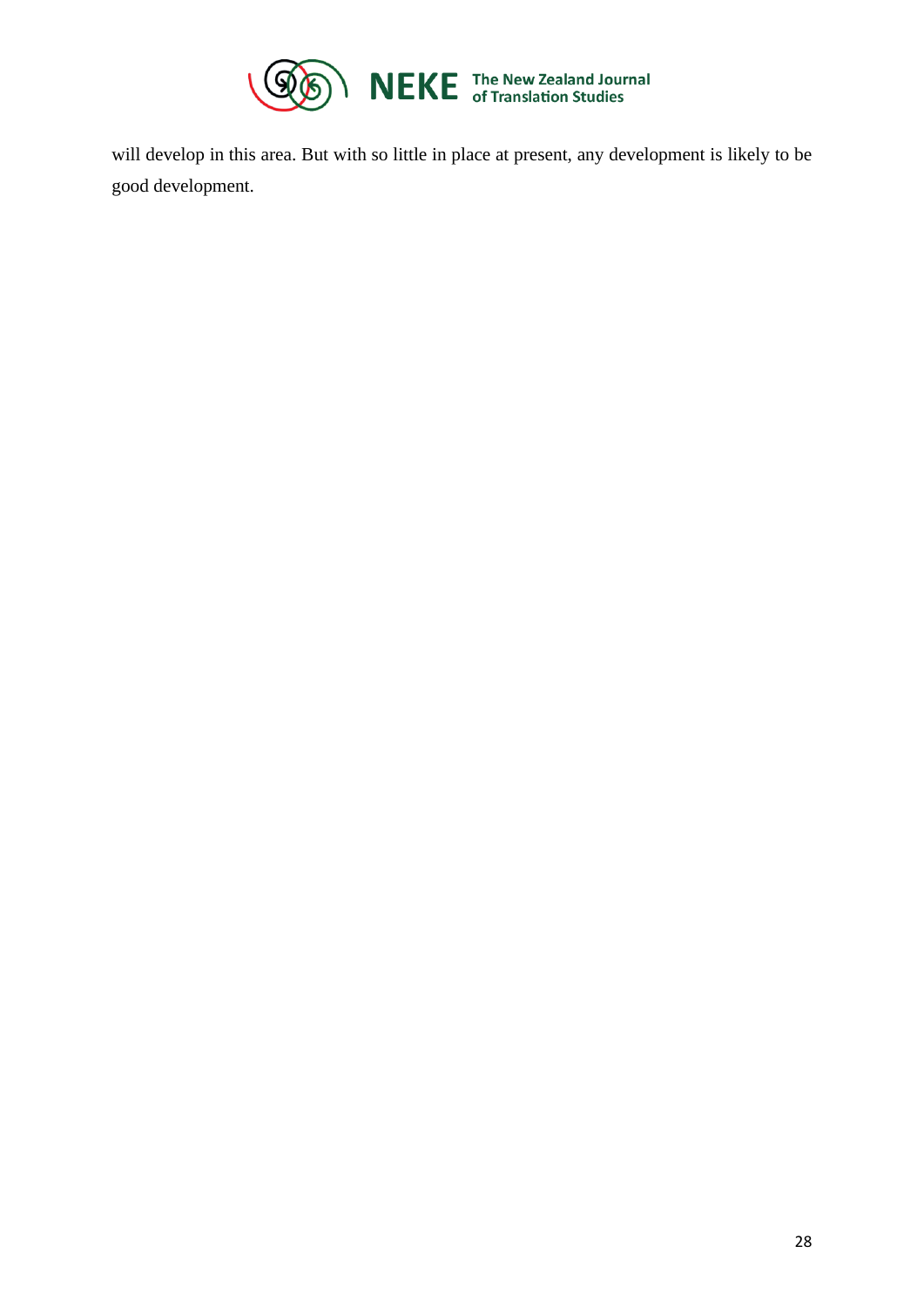

# <span id="page-29-0"></span>Bibliography

Abdula v R [2011] NZSC 130.

- Australian Industry and Skills Committee. (2022, January 20). *Interpreting and Translating* . Retrieved from Australian Industry and Skills Committee: https://nationalindustryinsights.aisc.net.au/industries/government/interpreting-and-translating
- Beitsch, R. (2016, August 17). *How bad translation by court interpreters can turn misunderstanding into injustice*. Retrieved from PBS: https://www.pbs.org/newshour/nation/bad-translation-bycourt-interpreters-injustice

Bilge, S. (2006). Behind the "Culture" Lens. *Canadian Woman Studies, 25*(1/2), 173 - 180.

change.org. (2021, June). *Demand fairness in the justice system: Improve court interpreting conditions now*. Retrieved from change.org: https://www.change.org/p/attoney-general-s-departmentdemand-fairness-in-the-justice-system-improve-court-interpreting-conditionsnow?utm\_content=cl\_sharecopy\_29304987\_en-AU%3A2&recruiter=1219308501&recruited\_by\_id=99ced6c0-f653-11eb-9184- 23c15c0daaae&utm

- Chen, M. (2019, November 17). Crisis facing courts as Chinese people seek justice in NZ. (Radio New Zealand, Interviewer)
- Chen, M. (2019). *Culturally and Linguistically Diverse Parties in the Courts: A Chinese Case Study.* Superdiversity Institute for Law, Policy and Business.
- CIA. (2022, January 19). *Australia*. Retrieved from The World Factbook: https://www.cia.gov/theworld-factbook/countries/australia/#people-and-society
- City Legal Translations. (2014, April 1). *When Court Interpreting Goes Wrong*. Retrieved from City Legal Translations: https://www.citylegal.co.uk/en/news/when-court-interpreting-goes-wrong
- European Association for Legal Interpreters and Translators. (2013). *EULITA Code of Professional Ethics.* London: European Association for Legal Interpreters and Translators.
- European Association for Legal Interpreters and Translators. (2022, January 29). *Members admitted by the Executive Committee of EULITA*. Retrieved from eulita: https://www.eulita.eu/en/
- Gay, E. (2021, October 15). *Chief Justice asks judges for information including ethnicity, gender and sexuality*. Retrieved from Stuff: https://www.stuff.co.nz/national/crime/300430229/chiefjustice-asks-judges-for-information-including-ethnicity-gender-and-sexuality

Hāpaitia te Oranga Tangata, Safe and Effective Justice Programme. (2018, September). Summit Playback. Hāpaitia te Oranga Tangata, Safe and Effective Justice Programme.

- Hale, S. (1996). Pragmatic Considerations in Court Interpreting. *Australian Review of Applied Linguistics*, 61-72.
- Hale, S. (2014). Interpreting culture. Dealing with cross-cultural issues in court interpreting. *Perspectives*, 321-331.
- Healthcare Interpretation Network. (2007). *National Standard Guide for Community Interpreting Services.* Healthcare Interpretation Network.
- Judicial College (England and Wales). (2021, February). Equal Treatment Bench Book.
- Judicial Council on Cultural Diversity. (2016). *Cultural Diversity Within the Judicial Context: Existing Court Resources.* Kingston, Australia: Judicial Council on Cultural Diversity.
- Judicial Council on Cultural Diversity. (2017). Recommended National Standards for Working with Interpreters in Courts and Tribunals. Australia: Judicial Council on Cultural Diversity.
- Juries Act 1981.
- Law Commission. (2001). *Juries in Criminal Trials.* Wellington: Law Commission.
- Liu, S., Volčič, Z., & Gallois, C. (2015). *Introducing Intercultural Communication.* London: Sage Publications Ltd.
- McManus, J. (2019, October 25). *Diversify the judiciary: a call to action from the chief*. Retrieved from ADLS: https://adls.org.nz/Story?Action=View&Story\_id=29